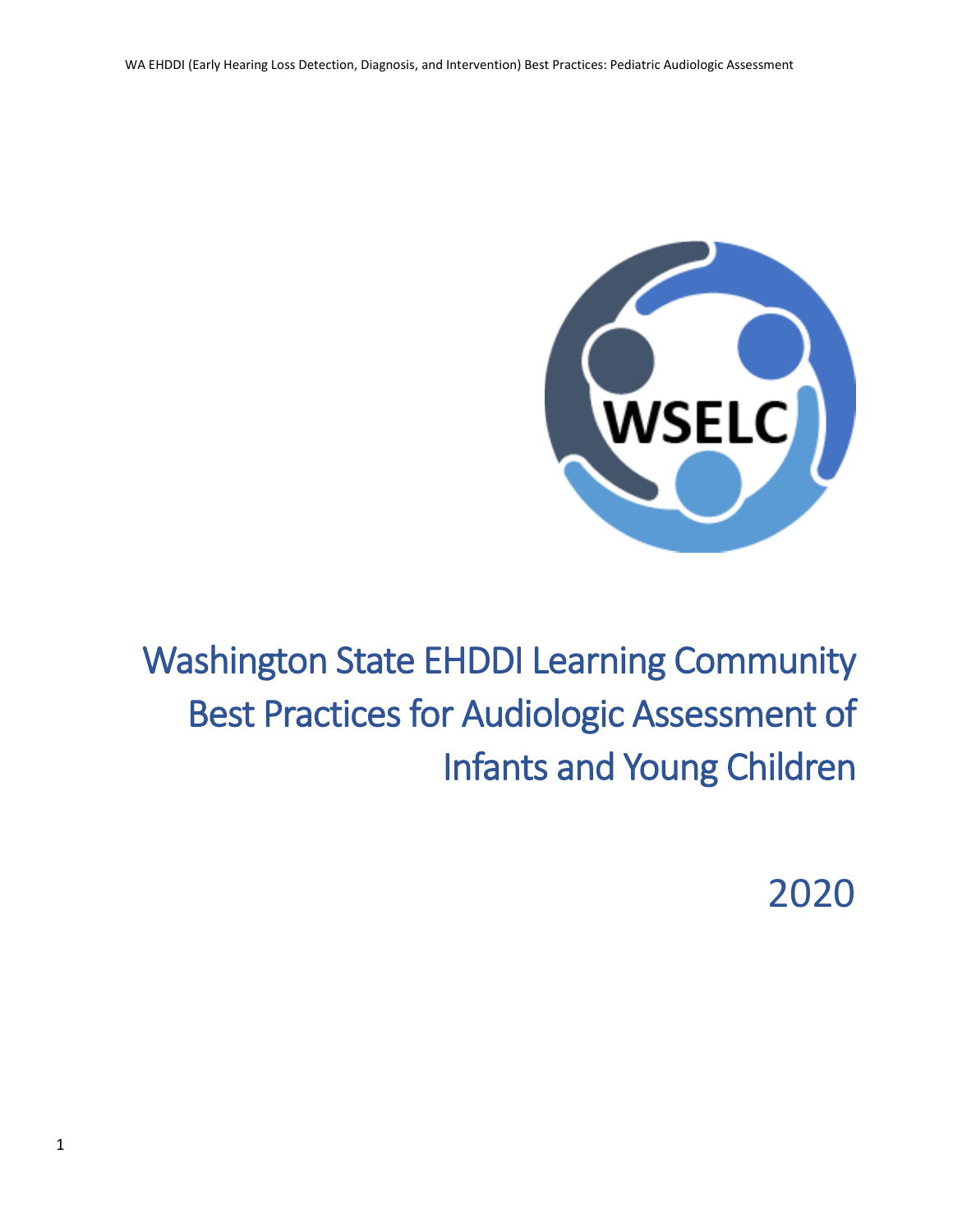# <span id="page-1-0"></span>Purpose of guidelines

The purpose of this document is to provide best practice guidelines to support pediatric audiologists and other stakeholders in Washington State in accurate and timely assessment of hearing of infants and young children. These guidelines expand previous [2012 WA EHDDI Diagnostic Audiology Guidelines](https://www.doh.wa.gov/Portals/1/Documents/Pubs/344-016_EHDDIAudioProtocol.pdf) and incorporat[e 2019](https://digitalcommons.usu.edu/cgi/viewcontent.cgi?article=1104&context=jehdi)  Guidelines [from the Joint Committee on Infant Hearing \(JCIH\).](https://digitalcommons.usu.edu/cgi/viewcontent.cgi?article=1104&context=jehdi) These guidelines were developed with a work group of WA state audiologists as well as input from a larger group of EHDDI stakeholders. These guidelines address the assessment of infants and children who have not passed newborn hearing screening or child hearing screening, who are at risk for hearing loss, and who are identified with permanent or temporary hearing loss. The goal of these guidelines is to provide helpful ideas for audiologists, but not to provide requirements for competent professionals.

#### Table of Contents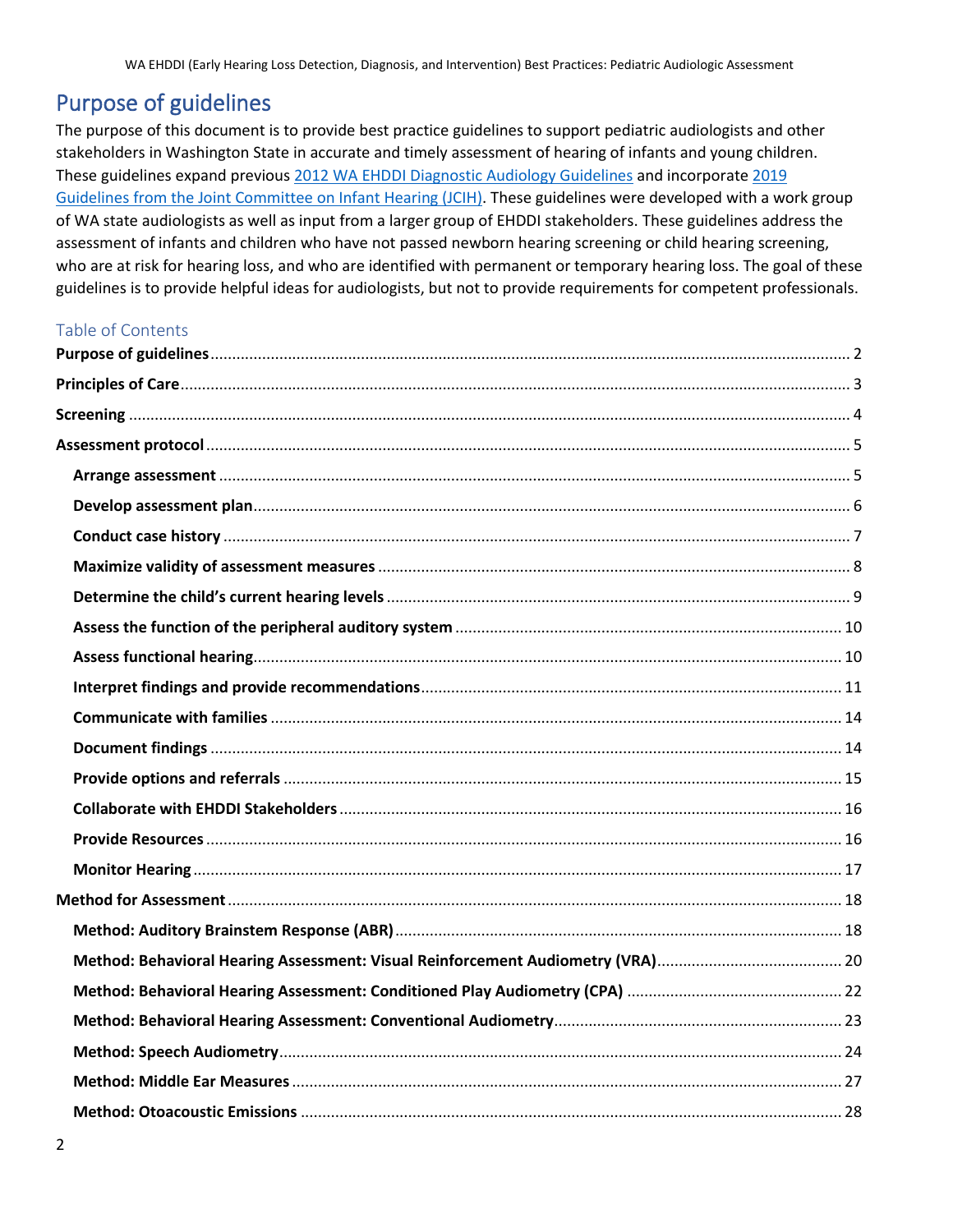# <span id="page-2-0"></span>Principles of Care

- Audiologic assessments are provided by audiologists in Washington State and surrounding communities who have training, expertise and appropriate equipment to accurately assess the hearing of infants and children, maintain consistent practice in pediatric audiology, and provide family-centered care and access to appropriate referrals and resources.
- Families are supported with services in audiology centers that provide an environment that is welcoming and designed to minimize barriers to care. Interpreters are provided for all communication with the family in the language chosen by the family, as needed.
- Audiologists and EHDDI stakeholders strive to ensure that children benefit from timely screening, diagnosis and intervention. Historically JCIH guidelines have promoted the "1-3-6" timeline with the goals of screening by 1 month, diagnosis by 3 months, and intervention by 6 months. The new JCIH guidelines still support this timeline, but also recommend that states that are meeting these benchmarks should aim for a "1-2-3" timeline.
- Early hearing detection goals are to identify the hearing loss as close to onset as possible using a variety of methods to identify hearing loss across childhood. Newborn hearing screening detects most congenital hearing losses, but children with congenital mild or isolated hearing loss may pass newborn hearing screening. Some children who do not pass NHS may be lost to follow-up. Lastly, children can develop hearing loss at any age and ongoing screenings and hearing assessments are crucial for optimizing early detection.
- Audiologists use evidence-based guidelines to guide their pediatric audiology practice and use measures that have research evidence of accurate diagnosis of hearing in infants and children.
- Audiologists use equipment that is calibrated annually and monitored with daily biologic and listening check of all transducers. All assessments are conducted in full compliance with infection control policies and standards, and support cleaning procedures for equipment and examiners that are in direct contact with the child.
- Audiologists approach each assessment with an individualized plan for assessment measures and incorporate input from the family in developing the assessment plan.
- Families may decline screening and follow-up assessment and intervention.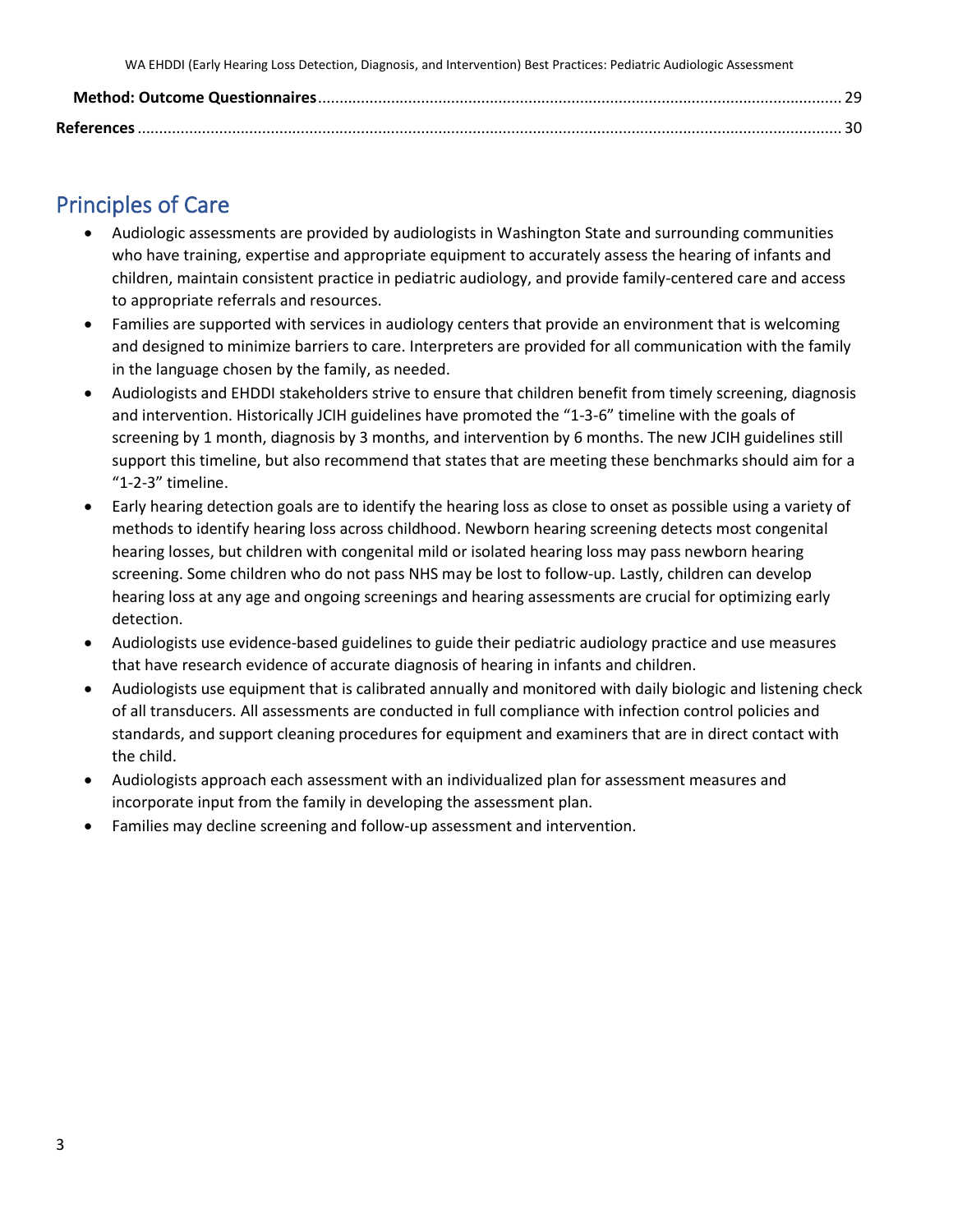# <span id="page-3-0"></span>Screening

Screening

- Refer t[o WA State Newborn Hearing Screening guidelines](https://www.doh.wa.gov/Portals/1/Documents/Pubs/344-023_EHDDINBScrnProto.pdf) for detailed guidance.
- Newborn hearing screening (NHS) should be performed prior to discharge from the birth hospital, or no later than one month of age.
- No more than two attempts should be made to complete an initial NHS.
- Babies who did not receive a hospital NHS should have opportunities for outpatient NHS.
- Well-baby nursery NHS use either otoacoustic emissions (OAE) or automated auditory brainstem response (ABR), whereas NHS in the NICU must include ABR screening.
- When babies are transferred between hospitals during the neonatal period, the discharge summary should indicate if NHS was or was not performed. Recipient hospitals should complete screening if not completed previously or if a new risk factor for hearing loss develops.

Rescreening

- Infants who have not passed an initial newborn hearing screening should receive a rescreening about two weeks later but before one month of age. Rescreening should occur during an outpatient appointment and the family should have an appointment for the rescreening before discharge from the birth hospital.
- Rescreening should include both ears, even if the child did not pass the initial screen in one ear.
- Rescreening can be completed with either OAE or automated ABR for babies who have not spent time in a NICU. NICU graduates who did not pass ABR NHS should be scheduled for a diagnostic ABR evaluation with an audiologist.
- If rescreening is performed by an audiologist, the testing should proceed to diagnostic testing within the same visit, if possible.
- If the child needs to be referred to another facility for a diagnostic audiologic evaluation, newborn hearing screening programs should identify a referral pathway for each child to ensure that each child has access to an audiologist.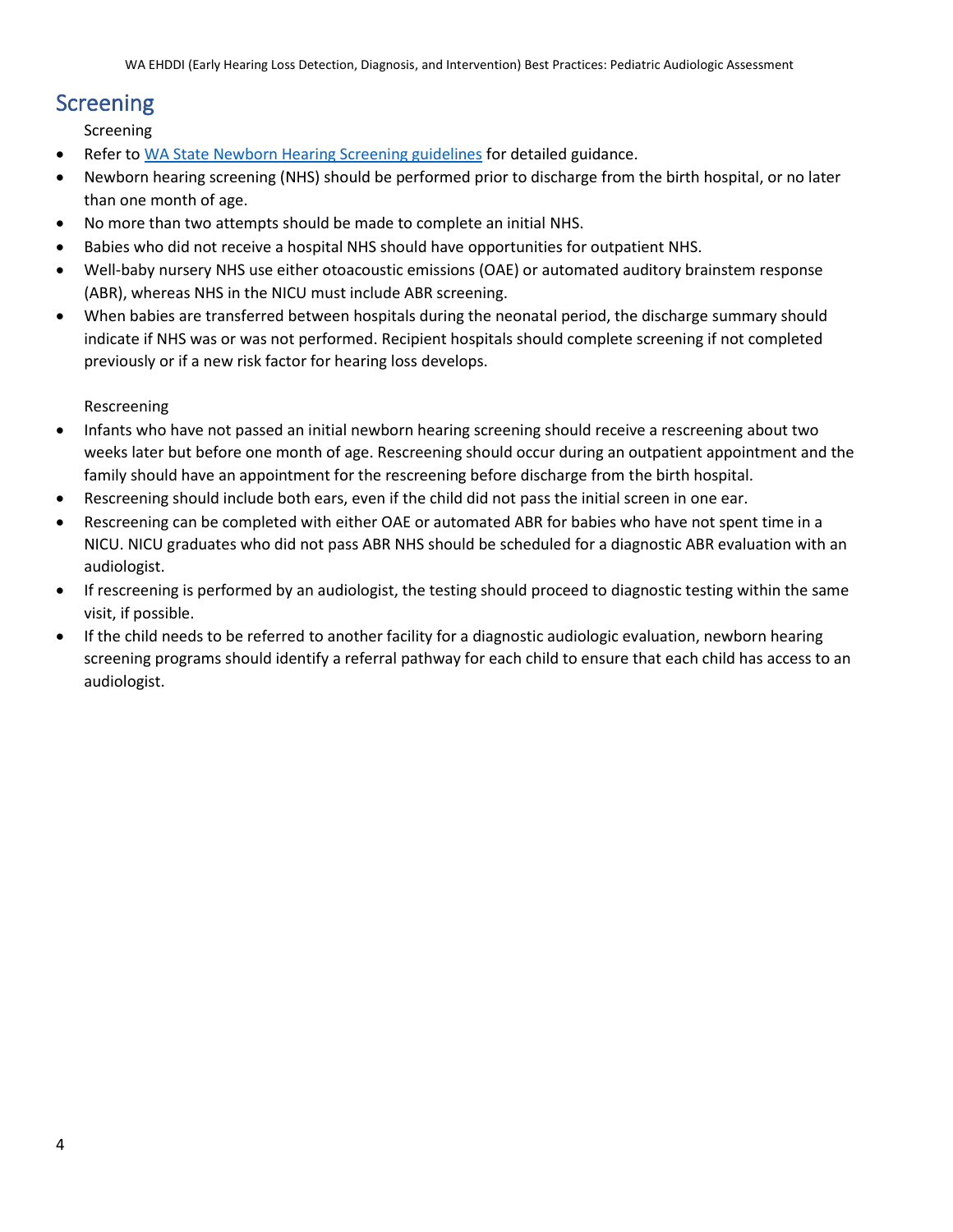# <span id="page-4-0"></span>Assessment protocol

#### <span id="page-4-1"></span>Arrange assessment

#### Scheduling

- If a baby does not pass newborn hearing screenings, the baby is scheduled for a comprehensive diagnostic evaluation with an audiologist. Having two assessments scheduled within a few weeks can ensure that all information can be obtained across the two assessments, if both visits are needed.
- Clinics provide families with specific verbal and written instructions before the appointment to maximize the child sleeping for the ABR assessment (e.g., "Please bring your child to the appointment tired and ready to take a nap as the testing must be completed when a child is asleep. Please prevent your child from sleeping on the car ride and limit sleep several hours prior to the appointment.").

Timing

- For babies who do not pass newborn hearing screenings, audiologists strive to complete the initial diagnosis by 2 to 3 months of age and minimize the number of evaluations to determine a diagnosis.
- When ABR evaluations are conducted within the first 3 months, assessments capitalize on infants participating in the evaluation under natural sleep. Learning about the child's hearing starts the intervention process that maximizes child development.
- Babies with prolonged NICU stays over 3 months benefit from early identification of hearing loss with audiologic evaluation prior to discharge from the NICU whenever possible.

Sedation

• Clinics with the resources to do so, provide sedation for ABR assessment for older infants and children who have not had successful assessments during natural sleep AND are not developmentally able to provide reliable responses to sound for determining hearing levels. Due to the risks of sedation, sedated ABR assessment is recommended only if the results will change the course of treatment. Sedation protocol of the institution is followed to ensure safety.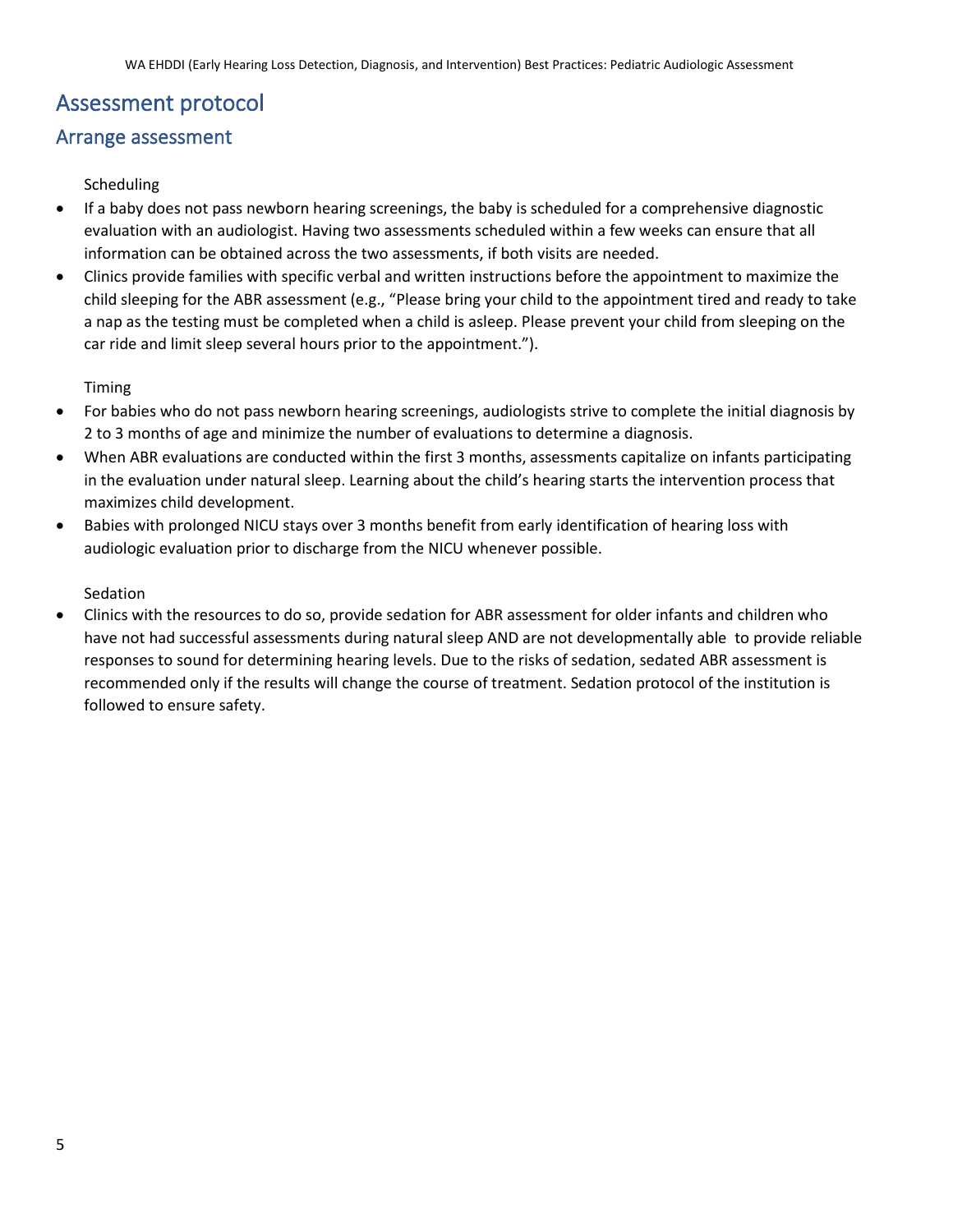### <span id="page-5-0"></span>Develop assessment plan

Goals

• For infants and children being seen by an audiologist for an audiologic assessment, the goal of the assessment is to determine the child's hearing levels for the purposes of diagnosis, to share the new information with the family and provide intervention options. Audiologists strive to obtain adequate information for a diagnosis in one session with the expectation that confirmation and additional information will be obtained at upcoming evaluations.

#### Strategies

• The assessment strategies, order of assessments, and number of assessment measures is determined by the purpose of the assessment and the child's risks for hearing loss, but the purpose can be expanded to be more detailed as the assessment proceeds.

#### Order

• The audiologist determines the order of assessment measures with the most valuable measures conducted first and with the expectation that not all measures may not be completed due to the child awakening or habituating. Measures of behavioral hearing thresholds provide the greatest diagnostic strength and, as such, rare recommended as the first measure, if the child is developmentally ready to participate and, if not, ABR testing is used to estimate hearing levels based on ABR thresholds. The order of the assessment is modified based on the child's disposition; if a child arrives asleep, testing should quickly proceed to ABR testing, if indicated based on age. Measures that can trigger children to be upset and fearful, such as immittance and OAE testing, are typically not completed prior to behavioral assessment, as the child's participation in behavioral assessment may be adversely impacted. In addition, knowledge of OAE and middle ear measures prior to conducting behavioral or ABR assessment may bias the audiologist during the behavioral/ABR assessment or dissuade the audiologist from persisting with behavioral/ABR testing. Children who show middle ear fluid/involvement are candidates for ABR/behavioral testing; documenting hearing levels is crucial in managing the middle ear issue as well as determining if permanent hearing loss is also present.

#### Cross-check

• The audiologist incorporates the cross-check principle into the assessment and uses multiple measures to strengthen the diagnosis. Additional measures both strengthen the diagnosis, and rule out additional disorders.

#### Family input

• The audiologist incorporates family priorities into the assessment plan by querying family's objectives and identifying the important questions the family would like to be answered by the assessment.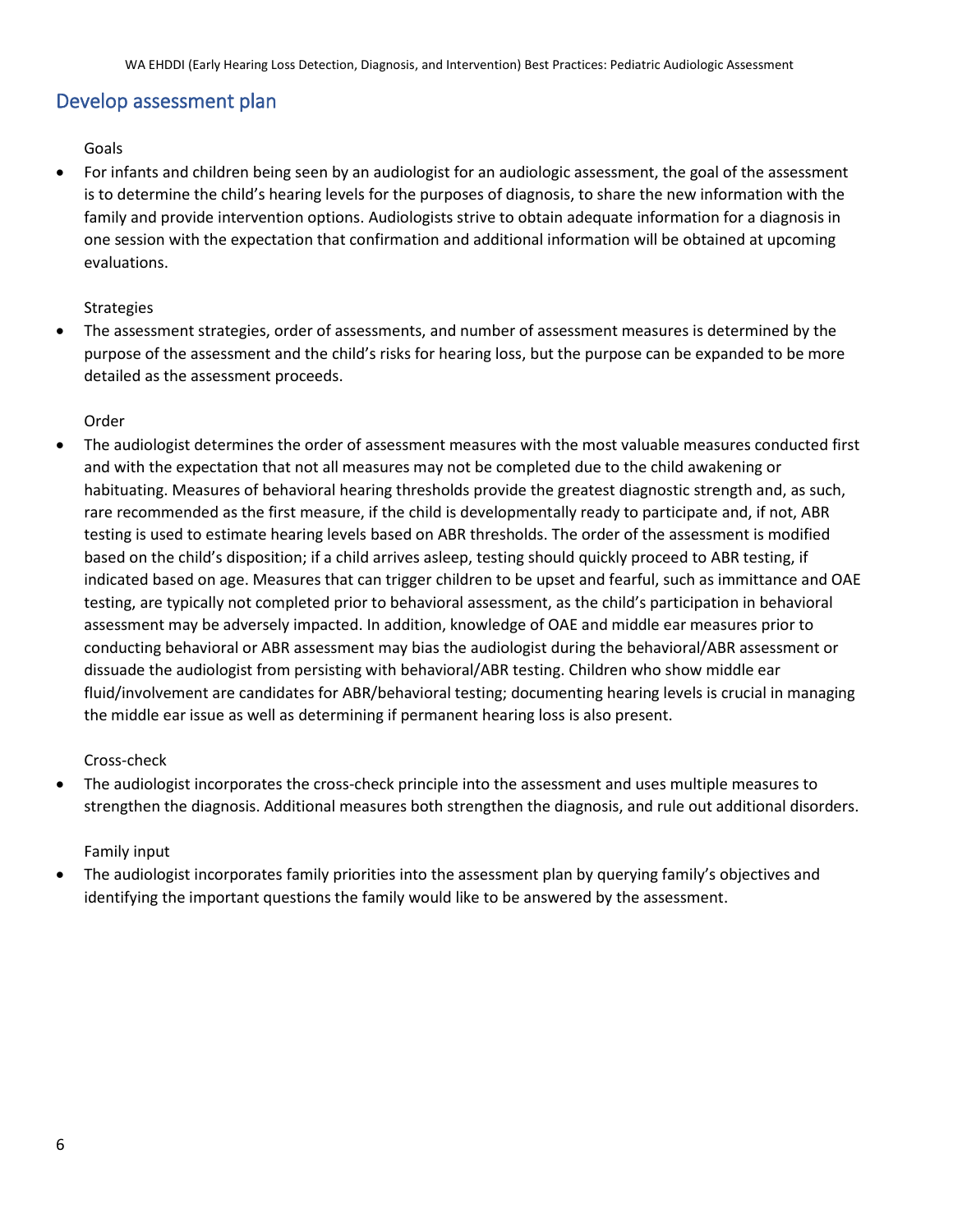# <span id="page-6-0"></span>Conduct case history

- Audiologists ensure access to the child's pertinent medical records and review these records prior to the appointment. Audiologists access newborn hearing screening/rescreening findings in medical records and the WA EHDDI database prior to the appointment.
- Audiologists conduct a detailed case history with family at each appointment, covering the topics below, if not covered previously. The conversation is opened by the audiologist providing a clear, concise overview of the purpose of the assessment (Why are we here?) as well as a summary of past assessments of the child's hearing (What do we know about the child's hearing so far?). Audiologists use both yes/no questions as well as openended questions to facilitate discussion. Case histories that flow in a conversation and discussion format will facilitate a family's engagement rather than an interview style.
- Case history from records and from the family should cover the following topics:
	- Hearing history: previous hearing screenings and audiological evaluations
	- Perinatal/Neonatal history: including gestation, NICU stay, ototoxic medication, hyperbilirubinemia with exchange transfusion, asphyxia, hypoxic ischemic encephalopathy, ECMO treatment
	- Congenital infection (cytomegalovirus, Zika, rubella, herpes simplex, toxoplasmosis, syphilis)
	- Medical: postnatal infections (meningitis, mumps, measles), head trauma, chemotherapy
	- Craniofacial malformations (ear dysplasia, microcephaly, hydrocephalus)
	- Syndrome: characteristics of a syndrome that can include hearing loss
	- Family history of childhood hearing loss
	- Middle ear history: ear fluid and infection, ear tubes, drainage, ear pain
	- Developmental progress in hearing and communication
	- Parent impression of child's hearing
- The audiologist determines if the child has any risk factors for progressive hearing loss and incorporates these risks in providing recommendations for monitoring hearing; see [monitoring hearing guidelines.](#page-16-0)
- For children with permanent hearing loss and hearing technology, case history questions focus on family goals and actions to support goals, technology use and issues, access to support services, developmental progress, follow-up with referrals, as well as a general discussion of family concerns and need for resources.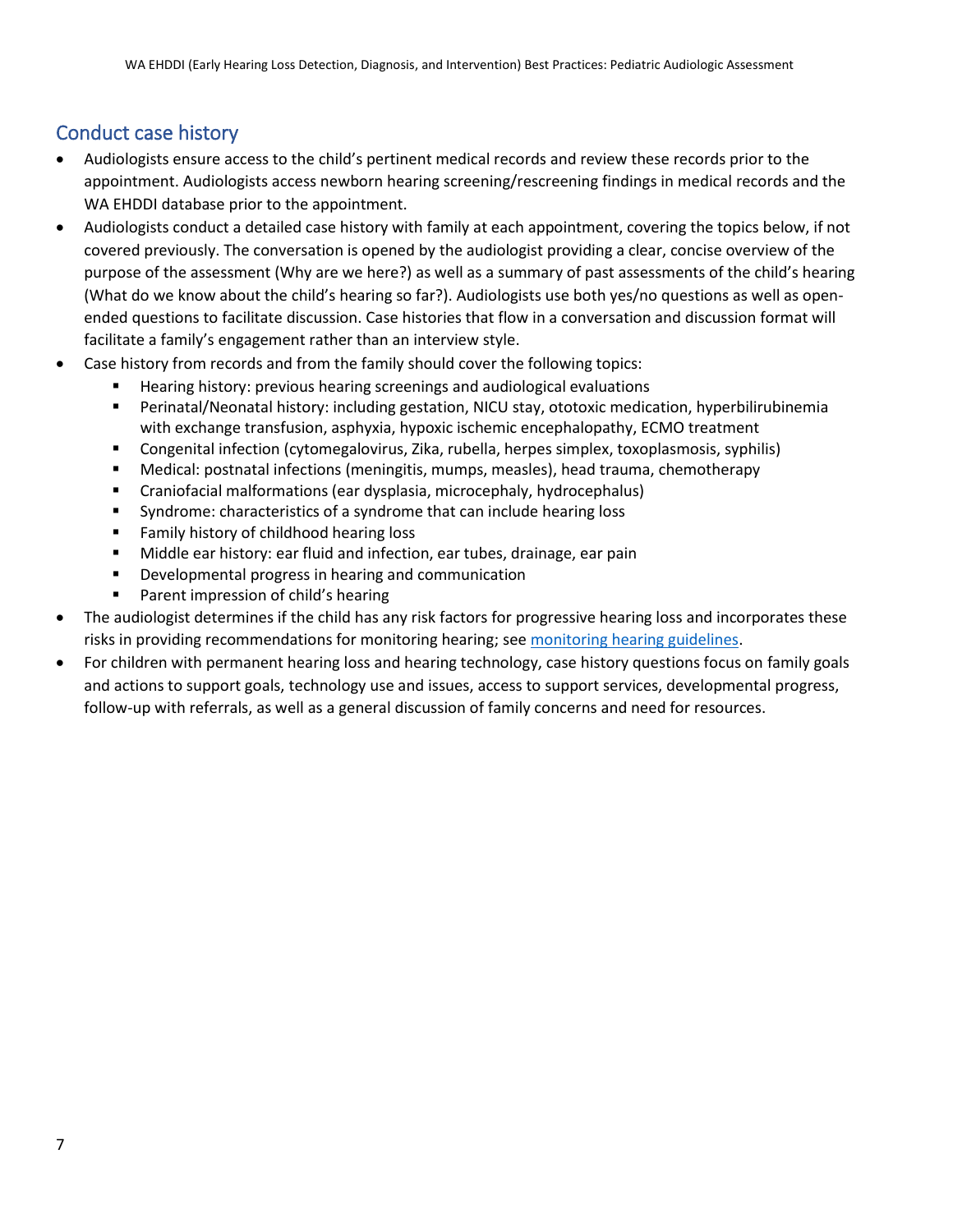#### <span id="page-7-0"></span>Maximize validity of assessment measures

- The audiologist selects assessment measures and test parameters that are appropriate for the child's age/developmental level and implements measures using appropriate methodology; refer to Method section for detailed guidelines for:
	- 0-6 months[: ABR](#page-17-2)
	- 6-24/30 months[: VRA](#page-19-1)
	- 24/30 months to 5/8 years: [CPA](#page-21-1)
	- 5/8 years to 21 years: [Conventional Audiometry](#page-22-0)
	- **Ending [Speech Audiometry](#page-23-0)**
	- [Middle Ear Measures](#page-26-0)
	- Outcome Questionnaires
- The audiologist maximizes the child's participation in each assessment measure using strategies that improve both validity of the measure as well as the completeness of the measure.
	- For infant assessment, strategies to ensure that the child is quiet and not moving during ABR and OAE testing are crucial for obtaining valid measures. The child should be either held or laying in a safe bassinet/seat determined by the parent to be the position that is most familiar to the child. Swaddling the baby in a blanket can be used to encourage sleep and decrease movement during sleep.
	- For young children, the quality of recording OAE and tympanometry responses are maximized by strategies to prevent the child from removing the ear probe as well as distracting the child by looking at a toy or test assistant/parent. Parents are instructed to use a passive restraint "hug" to reduce the child's movement during the procedure.
	- For behavioral assessment using VRA and CPA, a test assistant is crucial for maximizing the validity of threshold measures. Clinics that offer pediatric audiologic assessment are encouraged to train an audiology assistant or staff member or use another audiologist as the CPA/VRA test assistant. The VRA/CPA test assistant has a crucial role in reducing false responses and promoting participation for an extended period so that a complete assessment of threshold levels can be completed in one test session. In addition, the assistant can quickly change transducers and work with the parent to maximize the child's participation in the assessment. For CPA, some clinics may have access to portable audiometers that allow the audiologist to also function as the test assistant with the child.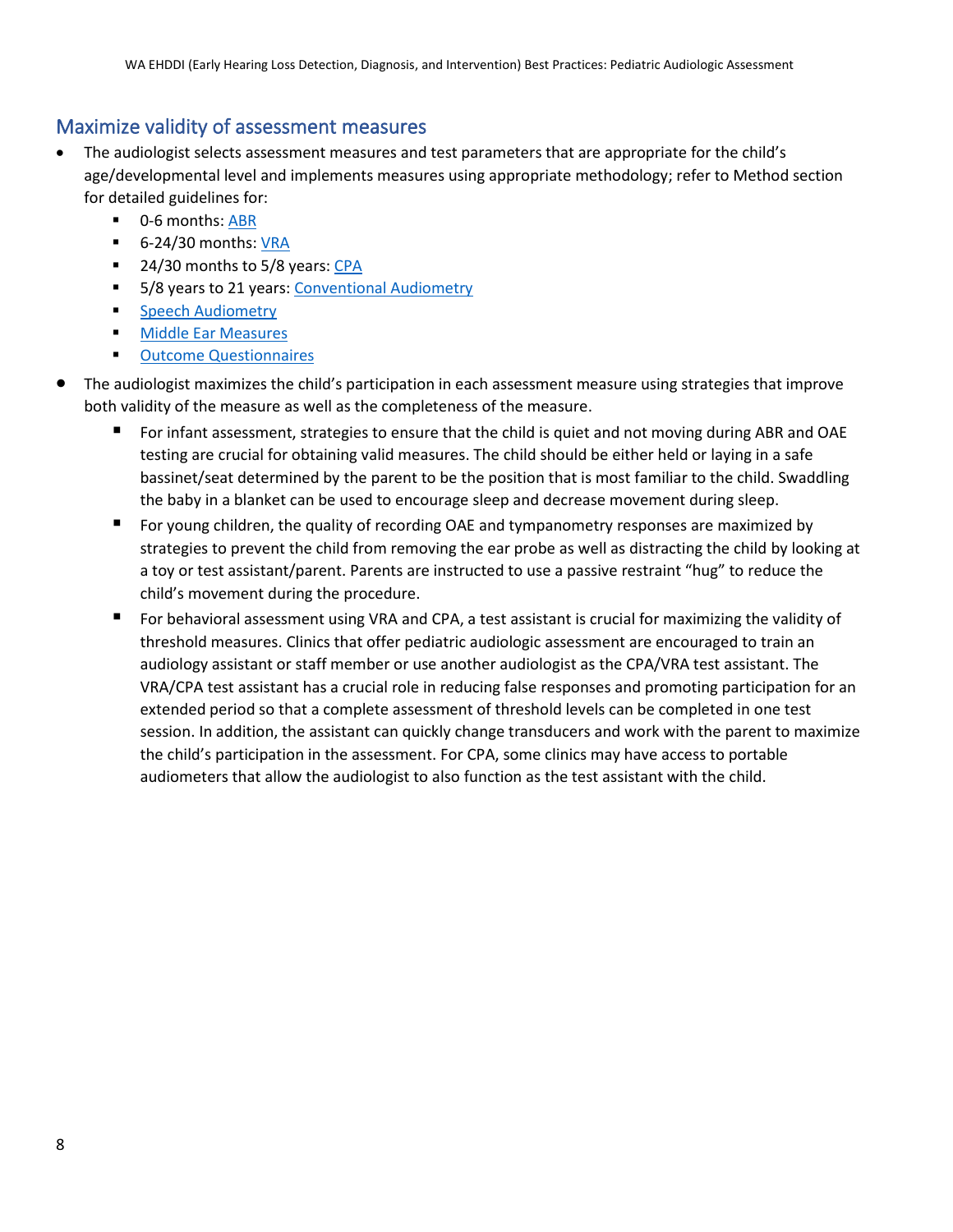### <span id="page-8-0"></span>Determine the child's current hearing levels

- 1. **What are the child's crucial hearing levels? Establish crucial thresholds**.
	- a. The audiologist measures behavioral hearing thresholds or ABR thresholds for a high and low frequency stimulus in each ear (e.g., 2 kHz and .5 kHz) .
		- o No response ABR: If there is no response or poor waveform morphology for ABR at equipment limits, the audiologist determines if hearing loss is a profound SNHL vs auditory neuropathy spectrum disorder (ANSD) by measuring ABR responses to highlevel (e.g., 90 dBnHL) clicks to determine if cochlear microphonic response is present/absent in each ear: see ABR [method section.](#page-17-2)
		- o Soundfield (SF) VRA: If earphone testing is not possible for VRA assessment based on the child's refusal, the audiologist measures crucial thresholds in soundfield. If behavioral thresholds are elevated using soundfield stimuli, unmasked bone conduction testing is adequate for comparison to AC SF thresholds.
		- o SAT VRA: If behavioral responses to frequency-specific stimuli using VRA are inconsistent despite multiple conditioning trials, the audiologist provides conditioning with a speech stimulus and determines [speech awareness threshold \(SAT\)](#page-23-0). If SAT is established, return to testing with frequency-specific stimuli.
		- o CPA or VRA: If responses during CPA testing are inconsistent despite multiple conditioning trials, the audiologist changes testing to VRA and provides VRA conditioning to obtain frequency-specific thresholds.
	- b. If hearing/ABR thresholds are elevated, the audiologist measures 2kHz-evoked bone conduction thresholds in each ear. Masking in the contralateral ear is needed for behavioral measures and may be needed for ABR testing. If masking cannot be conducted, unmasked bone conduction thresholds in children with symmetrical hearing across ears have validity. For a child, whose type of hearing loss (conductive, sensorineural, neural) has been established previously and the child shows stable hearing thresholds, repeating BC testing is not necessary.
	- c. If the audiologist questions the validity of threshold measures, the audiologist:
		- o re-checks thresholds that have questionable validity or are "outliers" compared to other thresholds.
		- o cross-checks frequency specific thresholds with a speech detection measure using SAT or SRT; SRT/SAT threshold should be within 10 dB of the child's lowest frequencyspecific threshold.

#### 2. **What are the child's broad hearing levels? Establish a broad range of thresholds.**

- a. The audiologist obtains hearing/ABR thresholds across a broad frequency range in each ear using a pediatric-based frequency order (e.g., (2, .5), 4, 1, 8, .25, 6 kHz) as well as alternating ears to maximize obtaining the information for diagnosis and providing recommendations.
	- $\circ$  AC thresholds in each ear at .5 and 2 kHz are the minimum information needed for a diagnosis. The diagnosis is strengthened with thresholds at 4 kHz in each ear. Clickevoked ABR thresholds can be used as a cross-check, if needed for poor waveform morphology, but are not used for determining the configuration of the hearing loss.
- b. The audiologists obtains bone conduction thresholds for each ear at additional frequencies with elevated AC thresholds, using masking in the contralateral ear.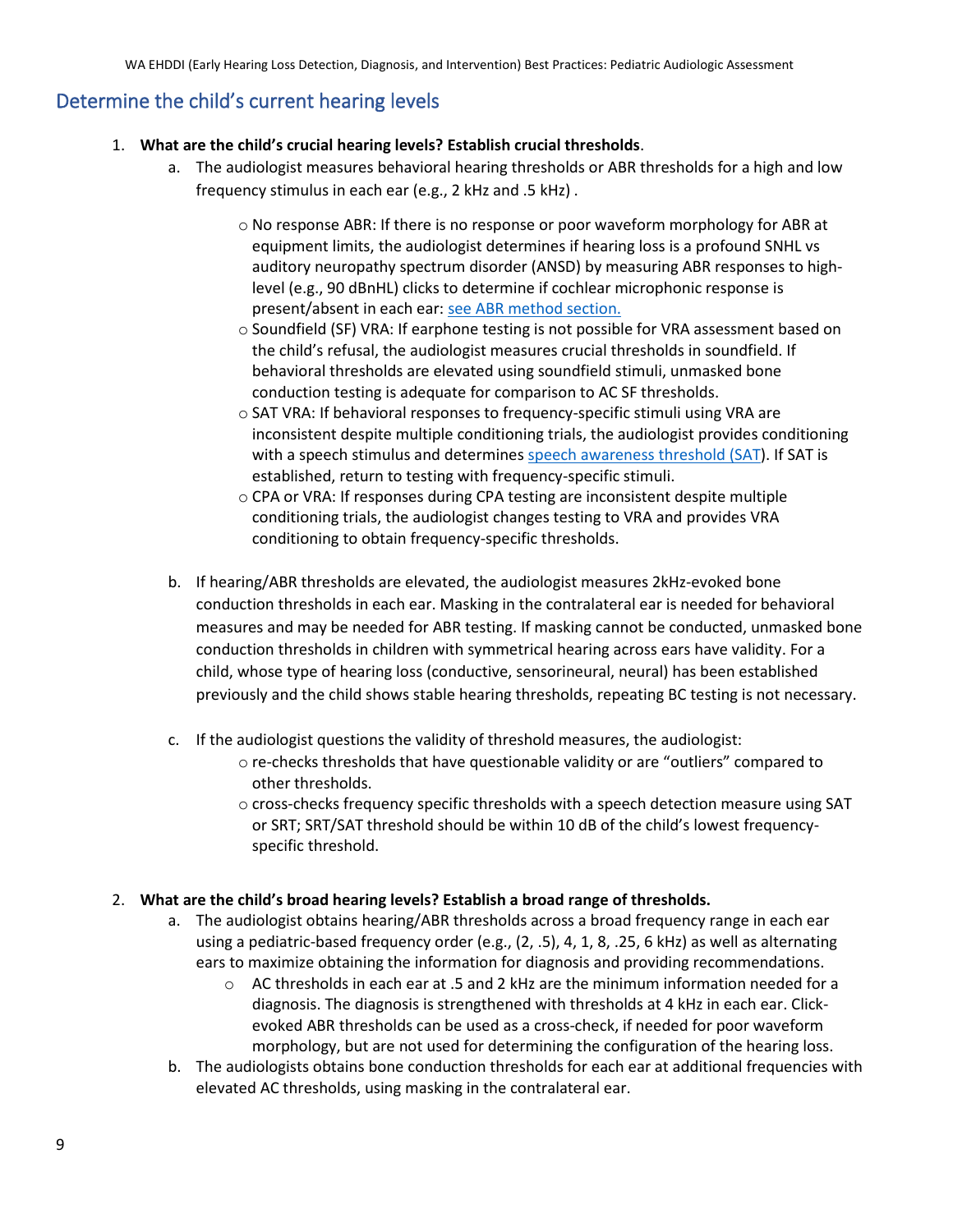#### <span id="page-9-0"></span>Assess the function of the peripheral auditory system

- Middle ear measures
	- **■** The audiologist measured middle ear function using stimuli and Interpretation based on ageappropriate guidelines/norms. Use [middle ear measures method section](#page-26-0) for specific guidelines.
	- The audiologist completes otoscopic inspections of each ear.
- OAE measures
	- The audiologist obtains DPOAE or TEOAE responses in each ear using appropriate stimuli and interprets using age-appropriate guidelines/norms. Use **OAE** method section for specific guidelines.

### <span id="page-9-1"></span>Assess functional hearing

- The audiologist measures speech recognition using appropriate speech stimuli based on the child's developmental level. Refer to [speech audiometry method](#page-23-0) for specific guidelines.
- The audiologist implements family outcome questionnaires to assess the family's perspective on the child's functional communication at home and in the community. Refer to outcome questionnaire section for appropriate questionnaires across age levels.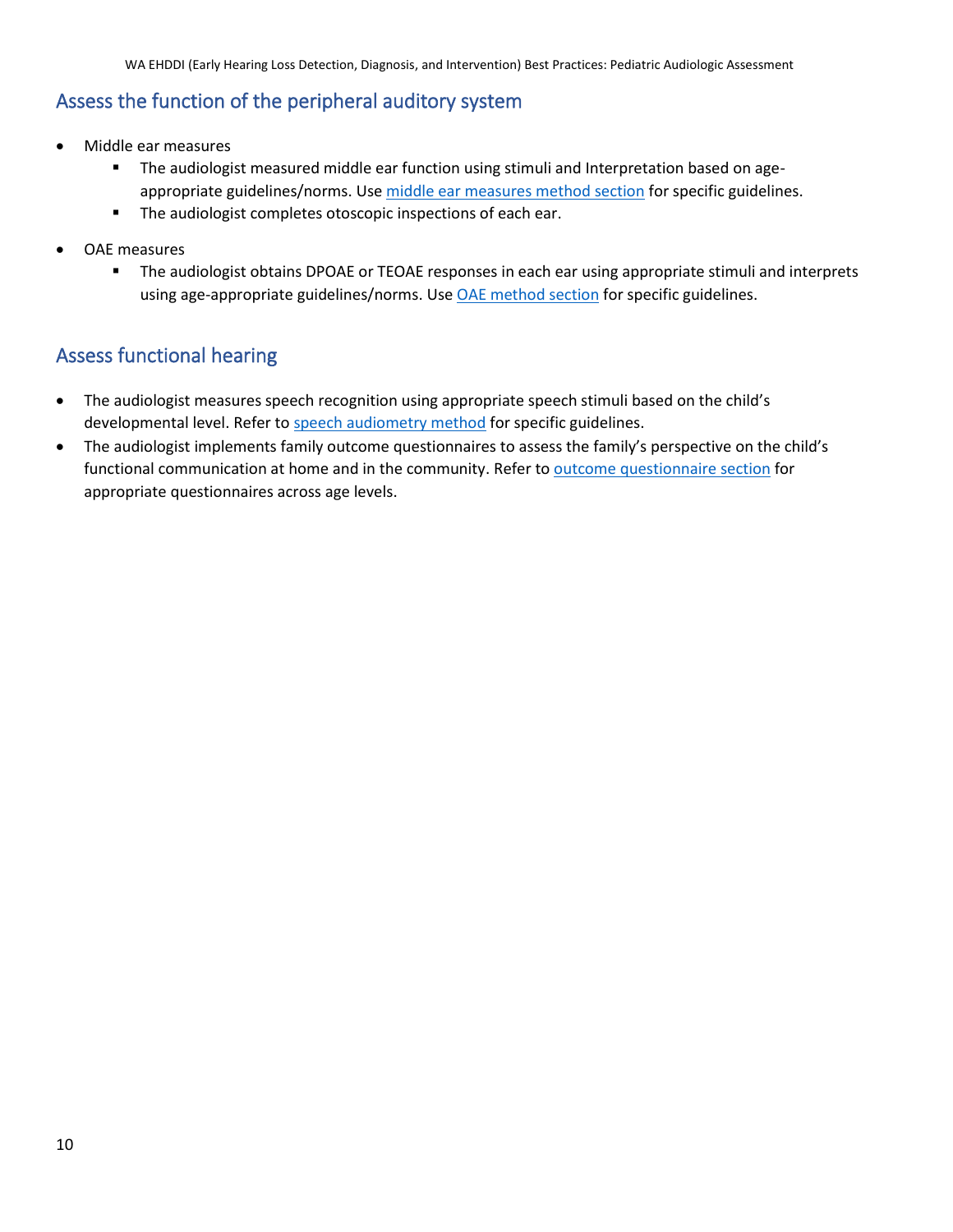#### <span id="page-10-0"></span>Interpret findings and provide recommendations

Determine the diagnostic category for the child



- Undetermined hearing levels
	- Definition: A diagnosis is not obtained at the visit; the child's hearing status is undetermined.
	- Examples:
		- o a child not sleeping or adequately quiet for quality ABR recording
		- o a child shows behavioral hearing responses that are inconsistent across level and valid hearing thresholds are not established
		- $\circ$  limited information is obtained and does not qualify as "pass screening" or "normal hearing"
	- Recommendations: For children with incomplete assessment, the timeline for the follow-up assessment and the type of assessment (ABR-natural sleep, ABR-sedated or behavioral) is determined by a number of factors including the child's risk factors for hearing loss and the likelihood of the child participating in the type of assessment, as well as the family's availability.
- Pass screening
	- Definition: the child passes the hearing screening, but a full diagnosis is not completed
	- Examples:
		- $\circ$  A child shows present otoacoustic emissions in each ear across the frequency range. Based on present OAE responses, a mild hearing loss and ANSD have not been ruled out and the findings should not be interpreted as indicating normal hearing/auditory function but should be interpreted as "passing a screening". OAE screening alone is not adequate for assessment of hearing of children who have not passed newborn hearing screening and rescreening.
		- o A child shows normal soundfield behavioral hearing thresholds to frequency-specific stimuli. When no individual ear measures are obtained, significant unilateral hearing loss cannot be ruled out.
	- Recommendations: The timeline for further assessment for children who pass a screening with an audiologist should be determined by the child's risk for hearing loss and hearing history as well as the [monitoring hearing guidelines.](#page-16-0)
- Normal hearing
	- Definition:
		- o Normal hearing is determined when ear-specific, frequency-specific thresholds are obtained at levels of 0 to 20 dBHL/dBeHL across the frequency range in each ear via either behavioral assessment or ABR and based on a minimum of thresholds for both a low and high frequency (.5 and 2 kHz) in each ear.
		- $\circ$  The diagnosis of normal hearing is strengthened by including thresholds at additional frequencies, particularly 4 kHz. Isolated hearing losses can be ruled out when thresholds are obtained for additional frequencies (.25, 1 kHz, etc.).
		- $\circ$  The diagnosis of normal hearing is strengthened by peripheral auditory system measures (middle ear and OAE measures).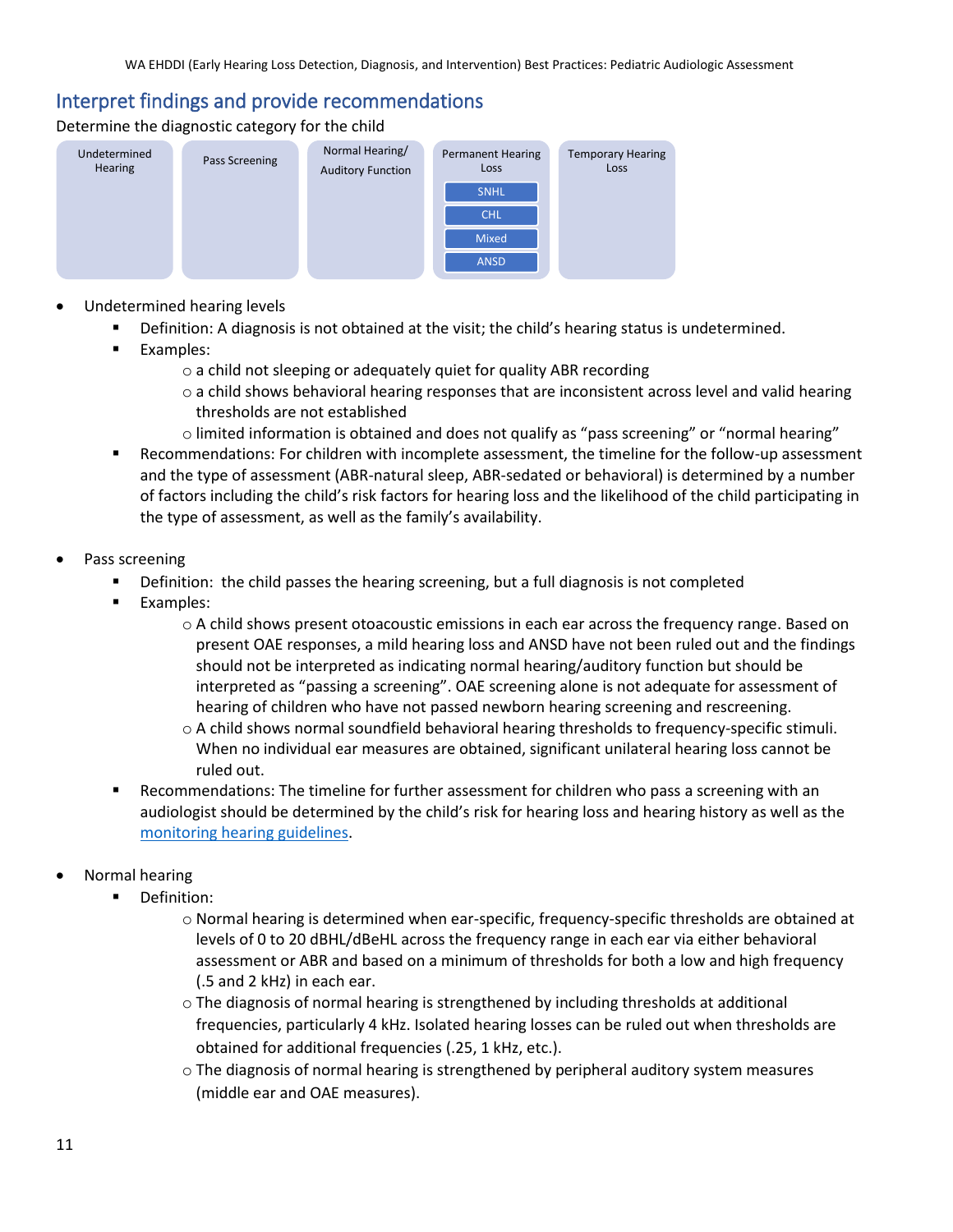- Recommendations for continued monitoring of children with normal hearing are determined by the child's risk for hearing change: see [monitoring hearing guidelines.](#page-16-0)
- Temporary hearing loss
	- Definition: A diagnosis of temporary hearing loss is supported by evidence of blockage in the outer and/or middle ear and evidence of conductive hearing loss.
		- o Otitis media and associated conductive hearing loss is the most common cause of temporary hearing loss in young children. Close monitoring and medical management of the conductive hearing loss associated with otitis media minimizes the impact on children's development.
	- Recommendations:
		- $\circ$  When a significant temporary hearing loss is identified, follow-up audiological monitoring should be scheduled to allow adequate time for resolution but also a short enough time period to identify chronic issues, typically in 4 to 6 weeks.
		- $\circ$  Children who show persistent middle ear fluid and/or recurrent ear infections for 3 months or more should be offered an evaluation with an otolaryngologist for medical management and consideration for tympanostomy tubes. All children should receive a post-tubes hearing evaluation to monitor effectiveness of the treatment and to determine if any permanent hearing loss exists.
		- o Children who have additional risk factors should be referred to an otolaryngologist for evaluation and management on a shorter time frame: permanent hearing loss, craniofacial abnormalities, syndromes with high risk for middle ear issues, or children with speech and language delays.
- Permanent hearing loss
	- o Permanent hearing loss is determined when air conduction ear-specific, frequency-specific thresholds are obtained at levels of 25 to 115+ dBHL/dBeHL across the frequency range in each ear using either behavioral or ABR assessment.
	- $\circ$  A complete diagnosis of permanent hearing loss is based on thresholds for a low and high frequency (.5 and 2 kHz) in each ear. The diagnosis of permanent hearing loss is strengthened by including thresholds at additional frequencies, particularly 4 kHz. The configuration of the hearing loss is more detailed when thresholds are obtained at additional frequencies (1, 8, .25 kHz, etc.).
	- $\circ$  Responses to bone conduction stimuli in each ear are crucial for determining type of hearing loss.
	- o The diagnosis of permanent hearing loss is strengthened by peripheral auditory system measures (middle ear and OAE measures) and should be included in an initial diagnosis.
	- o Measures of functional hearing using speech recognition measures and family questionnaires provide additional information about the impact of the hearing loss and are completed, if possible, given the child's developmental level.
	- o Types of permanent hearing loss
		- $\Box$  Sensorineural: hearing loss isolated to the cochlea/inner ear
			- a. Air conduction thresholds at levels of 25 to 115+ dBHL/dBeHL
			- b. No significant gap between air conduction and bone conduction thresholds
			- c. Normal outer/middle ear function
			- d. Absent otoacoustic emissions at frequencies with HL > 30 dB
			- e. Absent acoustic reflexes with HL > moderate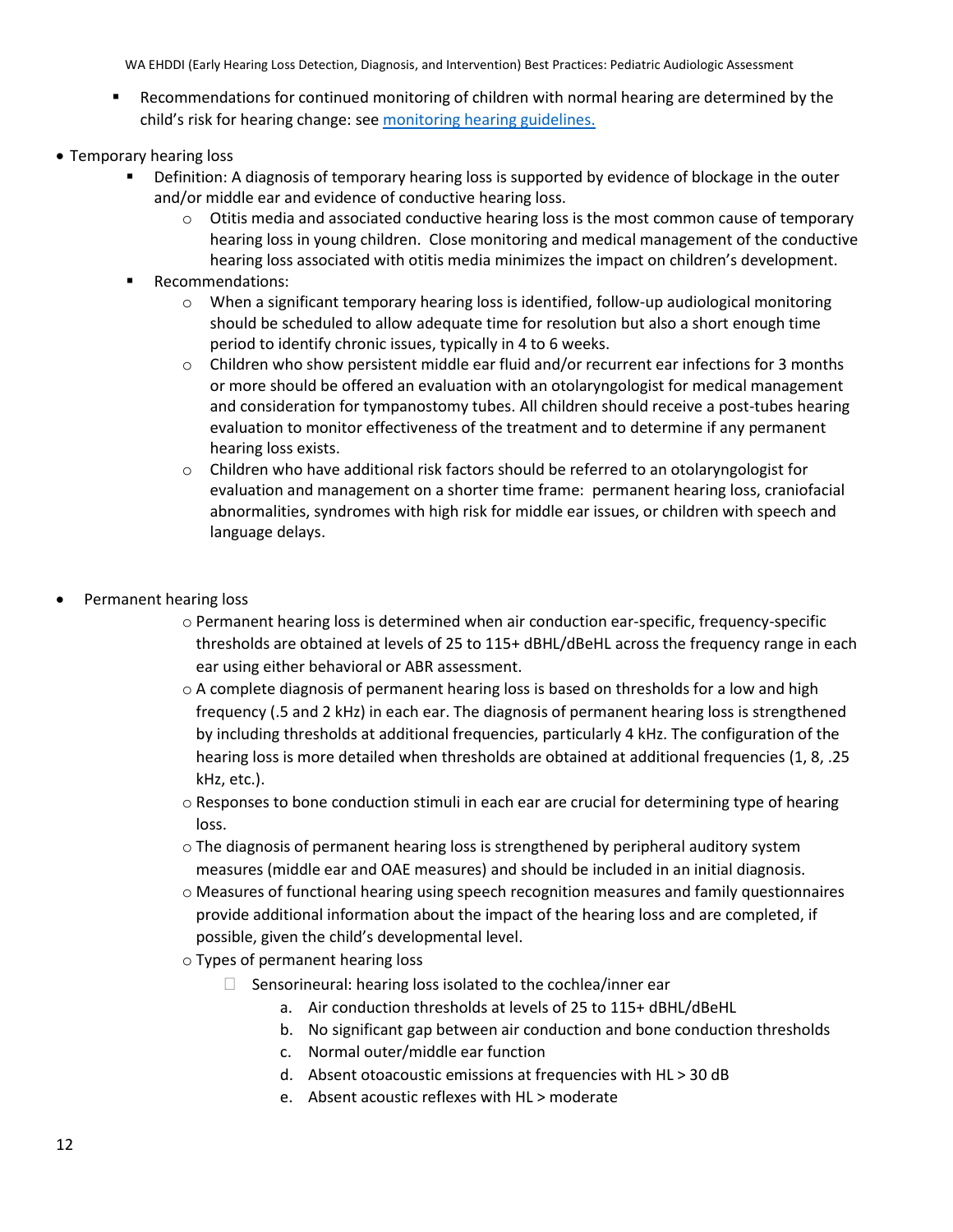- $\Box$  Conductive: Permanent conductive hearing loss due to outer/middle ear malformation
	- a. Air conduction thresholds at levels of 25 to 70 dBHL/dBeHL
	- b. Bone conduction thresholds at levels of 0 to 20 dBHL/dBeHL
	- c. Outer/middle ear function
		- i. Cannot test due to atresia of ear canal
		- ii. Abnormal: reduced or high compliance of the middle ear system
	- d. Absent otoacoustic emissions and absent acoustic reflexes
- Mixed
	- a. Some children show a hearing loss that has both sensory and conductive components that are both permanent.
	- b. Some children show a permanent hearing loss as well as a temporary conductive overlay.
	- c. Air conduction and bone conduction thresholds show a significant hearing loss from both sensory and conductive types.
- □ Auditory Neuropathy Spectrum Disorder (ANSD)
	- a. Absent ABR or abnormal waveforms with no repeatable wave V responses
	- b. Present cochlear microphonic and present otoacoustic emissions
	- c. Absent acoustic reflexes
	- d. Behavioral hearing thresholds vary across individuals with ANSD with thresholds from the normal to the profound range
- Recommendations:
	- o Recommendations: [see provide options and referrals for details](#page-14-0)
	- $\circ$  Audiological monitoring: For children with permanent hearing loss, the goal of ongoing assessment is to monitor the child's hearing/ABR thresholds across a broad frequency range and provide additional information as the child develops and is able to participate in more detailed assessment. Hearing technology is adjusted based on ongoing assessment, if used. At each assessment, order of ear and frequency is determined based on missing information from most recent assessments as well as data that is most valuable in setting hearing aids, if used. Children with permanent hearing loss are seen for audiologic assessments on a schedule of:
		- $\Box$  Every 3 months in the first year of life
		- Every 6 months from 1 to 5 years of age
		- $\Box$  Yearly over the age of 5
		- $\Box$  More frequent evaluations if there is concern for hearing change or child progress.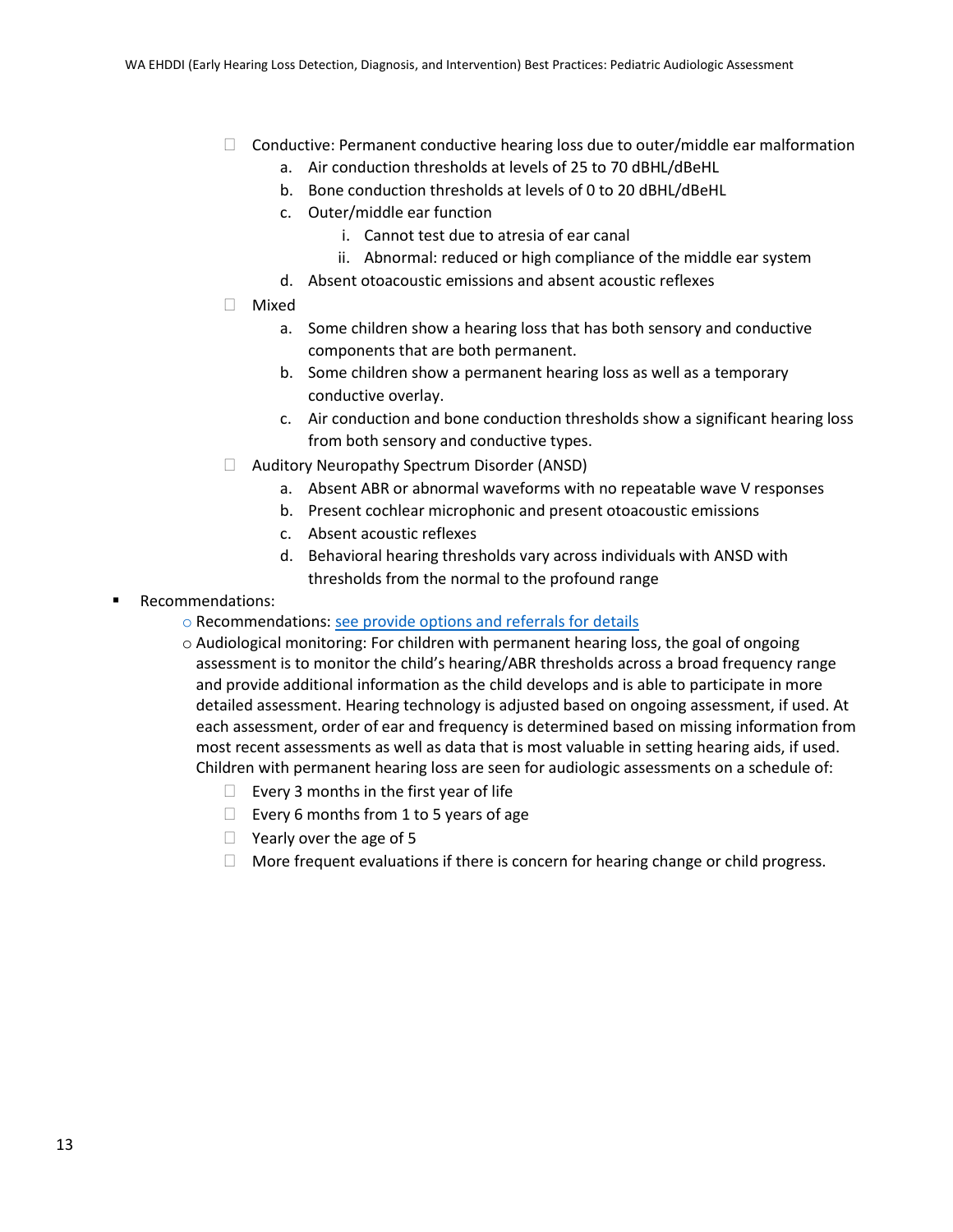#### <span id="page-13-0"></span>Communicate with families

[See WA EHDDI Family-Centered Care Best Practices for detailed information.](https://cpb-us-e1.wpmucdn.com/sites.uw.edu/dist/0/1158/files/2019/07/WSELC-Best-Practices-Family-Centered-Care-and-Converstions.pdf)

- Conversations with families involve sharing information, but audiologists also use skills of active listening to attend to family questions, concerns, and comments and provide emotional support. Supporting families with collaborative, informed decision-making is crucial as families need to make a number of decisions in the early stages of learning about their child's hearing, as well as on-going decisions over the child's life. Informed choice does not just mean that the audiologist provides neutral information, but also draws attention to the benefits, risks, and family responsibilities that are associated with decisions and choices.
- In the early stages of learning about a child's hearing, there may be limited information based on only screening information or diagnostic evaluations with inconclusive findings. Families can be frustrated with the lack of information and the burden of multiple appointments. Audiologists can support families by acknowledging the family's frustration and committing to providing more conclusive information about the child's hearing with timely and accurate follow-up assessment. Audiologists should have a mechanism in place to track follow-up appointments for children who need ongoing audiological monitoring, so that if appointments are missed the family is contacted to reschedule and the primary care physician is notified.
- When a child has been identified as deaf or hard of hearing (DHH), the audiologist is responsible for describing the impact of the hearing levels on the child's language, learning, and social-emotional development. Audiologists are most effective when conversations include family-friendly terminology and provide the amount of detail that the family needs at the moment, based on their questions and comments. Audiologists recognize that diagnostic test details that are important to the audiologist are not necessary details for the family in the early stages of learning about their child's hearing; families are more interested in what the child can and cannot hear and how hearing loss can impact a child's communication and development. Families benefit from a balance between realistic expectations that their child will be impacted by hearing loss along with realistic hope for their child's development. Lastly, audiologists provide a clear explanation about referrals and what will happen next.

### <span id="page-13-1"></span>Document findings

- Clinical reports include:
	- demographics: name, medical record number, birth date, date of test, and place of test
	- case history including: perinatal, medical, middle ear, hearing, family childhood hearing loss, current interventions, current hearing technology
	- test details with graphs, waveforms, tracings
	- diagnosis and supporting interpretation of each audiological test
	- documentation of testing that was attempted, but could not be completed and reason
	- interpretation of discrepancies across audiological tests
	- **■** description of impact hearing loss may have on communication and development
	- follow-up plan and recommendations
	- contact information (phone and email) and credentials of the audiologist
- Clinical reports are shared with family and team members by mail, email, or fax, protected by secure methods that ensure privacy and with appropriate signed consent.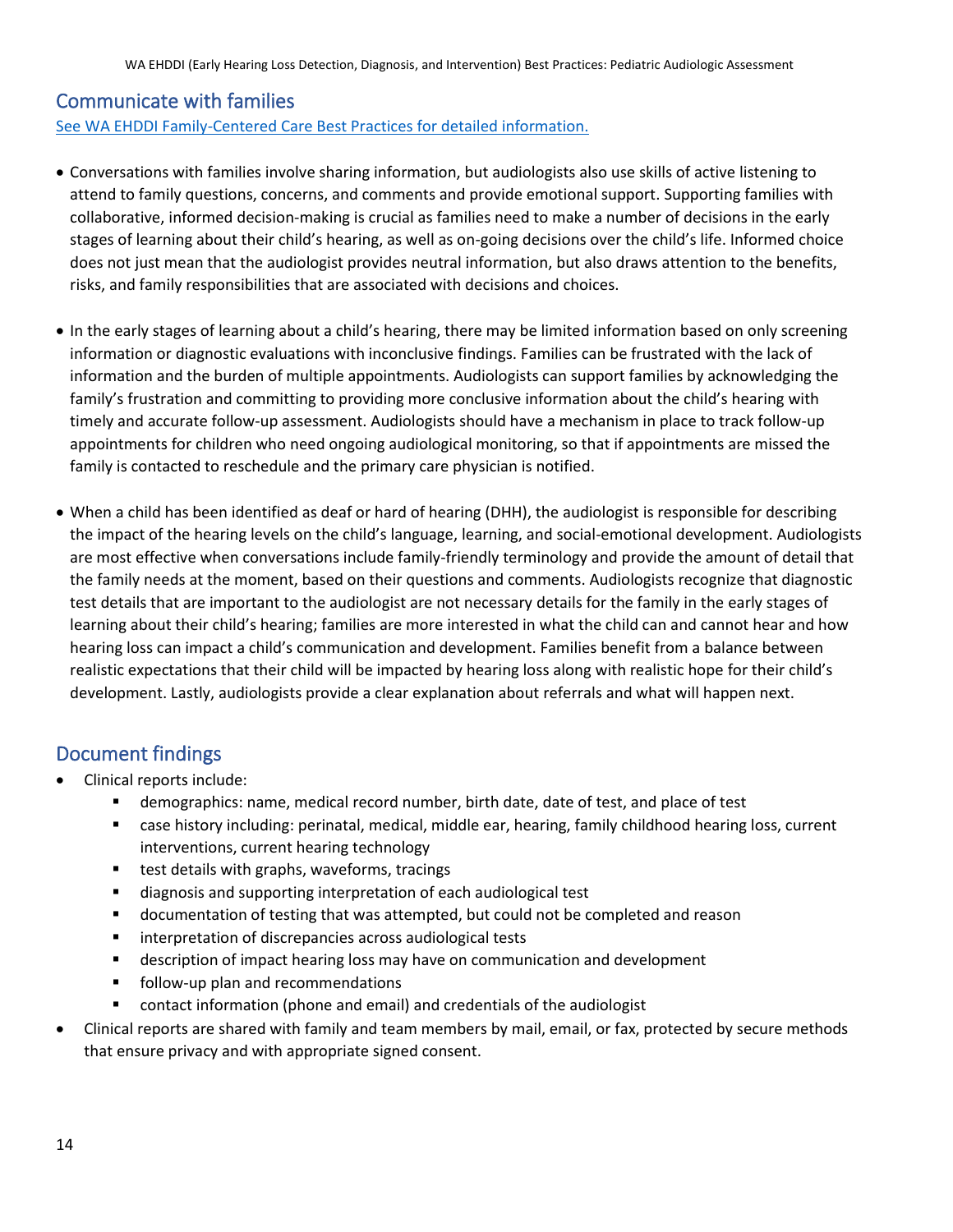#### <span id="page-14-0"></span>Provide options and referrals

Children who are deaf or hard of hearing (DHH) and their families benefit from early identification of childhood hearing loss and opportunities to address communication as early as possible. When families are provided with information about the importance of early intervention, they can take immediate steps to choose options of communication modes and hearing technology that support their goals for their child. All children benefit from early identification and intervention, regardless of other medical or developmental conditions.

Hearing Technology

- For families wishing to pursue hearing technology, EHDDI stakeholders strive to maximize early access, with a goal of fitting hearing technology within one month of identifying the hearing loss.
- Children have access to hearing technology that is appropriate for their hearing loss and age. Loaner hearing technology is offered to maximize the child's early auditory access, if needed.
- Children need medical clearance from an otolaryngologist prior to fitting, in accordance with Washington state [guidelines.](https://apps.leg.wa.gov/WAC/default.aspx?cite=246-828-100&pdf=true) Children and their families benefit from care coordination between audiologists and otolaryngologists in the community as well as high-priority expedited scheduling to ensure hearing technology fitting is not delayed.

#### Otologic Evaluations

- Children who are identified as DHH are referred for a comprehensive otologic evaluation with an otolaryngologist to determine the etiology of the hearing loss, if supported by the family, with testing for the most common causes of sensorineural hearing loss including genetic testing and testing for congenital cytomegalovirus, as well as the options of a cardiac evaluation (electrocardiogram) and vision evaluation.
- If there is evidence or concern for a treatable audiologic issue, audiologists refer children immediately to an otolaryngologist for treatment. Audiologists ensure that a follow-up hearing evaluation is scheduled at the time of referral to an otolaryngologist to ensure that the child receives timely follow-up assessment.

#### Family and Educational Support Services

- When an audiologist identifies a child under the age of 3 as DHH, the audiologist refers the family to Part C Birth to 3 services, preferably within 48 hours of diagnosis, per JCIH, or within 1 week of diagnosis, per Part C guidelines. Referral to services should not be delayed until hearing aid fitting or confirmation of the hearing loss. Audiologists document and report to WA EHDDI when families decline Part C referrals. Audiologists use the WA EHDDI database for submitting a referral and also send audiologic records to the family resources coordinator (FRC) at the time of referral.
- When an audiologist identifies a child age 3 to 5 years as DHH, audiologists help families access preschool services by referring the family to the Child Find program within their local school district.
- When an audiologist identifies a child over the age of 5 who is DHH, the family is provided with information about accessing appropriate accommodations and support services in the public school and family consent is obtained for the audiologist to communicate and share findings with the school district audiologist and/or the school nurse.

Family Support

- Families benefit from meeting with adults who are deaf or hard of hearing. The WA Office of Deaf and Hard of Hearing Family Mentor program can be contacted at [familymentorcoordinator@gmail.com](mailto:familymentorcoordinator@gmail.com)
- Families benefit from contact with other parents of children who are DHH. Washington Hands and Voices offers trained parent-to-parent support and families can be referred or contact the WA Hands and Voices Guide by Your Side program at 425-268-7087 or [GBYS@WAhandsandvoices.org](mailto:GBYS@WAhandsandvoices.org)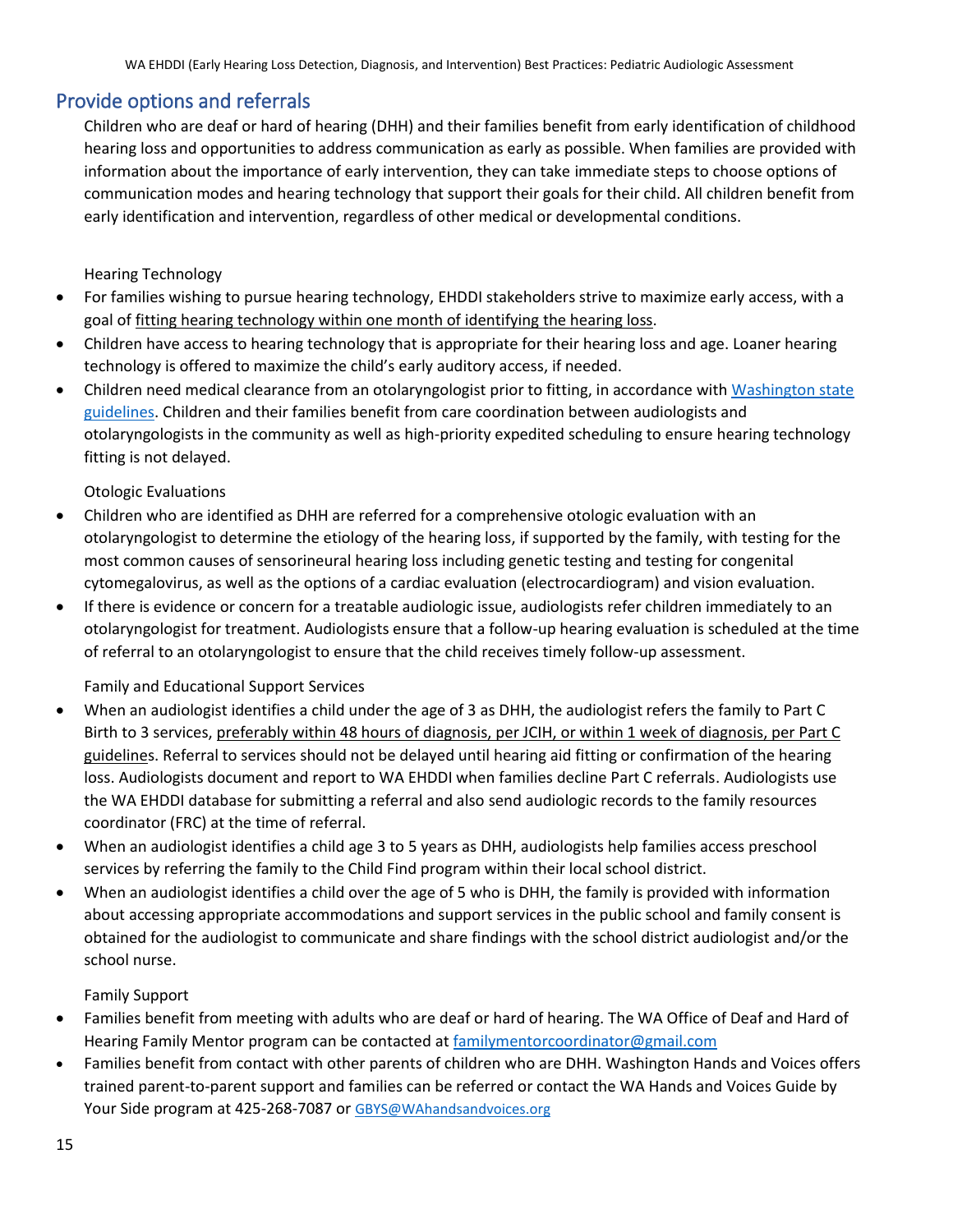### <span id="page-15-0"></span>Collaborate with EHDDI Stakeholders

- Collaboration in the WA EHDDI system involves sharing information with members of the team involved in the child's care: family of the child, primary care physician, otolaryngologist, family resource coordinator, Birth to 3 services provider, WA EHDDI system, school audiologist/team, as well as other professionals.
- Stakeholders share findings of screenings and audiological diagnoses with the WA EHDDI system in a timely manner after each screen and diagnostic assessment through the online database, hearing screening cards, or by fax.
- Collaboration involves discussion in-person or via phone/videoconferencing.

#### <span id="page-15-1"></span>Provide Resources

Audiologists offer resources to all families whose children have been identified as DHH in an accessible format and language. Resources include information about all communication approaches and hearing technology options.

- Resources about newborn hearing screening
	- Newborn Hearing Screening Brochure: [English](https://here.doh.wa.gov/Portals/14/Materials/344-036-HearTest-en-L.pdf) (PDF)[, Spanish](https://here.doh.wa.gov/Portals/14/Materials/344-036-HearTest-es-L.pdf) (PDF), an[d Russian](https://here.doh.wa.gov/Portals/14/Materials/344-036-HearTest-ru-L.pdf) (PDF).
	- [Video about newborn hearing screening](https://youtu.be/GwnUKQX3DK4)
- Resources about the early identification of hearing loss
	- [Family video on importance of early detection](https://youtu.be/LbcF-ohbl44)
- Resources for families whose children have not passed newborn hearing screening
	- [Clinics in WA state and surrounding areas that offer diagnostic audiologic assessment](https://www.doh.wa.gov/Portals/1/Documents/Pubs/344-040_EHDDIPedAudioSvcs.pdf)
	- Brochure for Rescreen[: English](https://www.doh.wa.gov/Portals/1/Documents/Pubs/344-051-RescreenBrochure.pdf) (PDF).
	- Learning about Hearing Loss A Roadmap for Families: [English](https://www.doh.wa.gov/Portals/1/Documents/Pubs/344-NonDOH-ParentRoadmap-English.pdf) (PDF)[, Spanish](https://www.doh.wa.gov/Portals/1/Documents/Pubs/344-NonDOH-ParentRoadmap-Spanish.pdf) (PDF)[, Mandarin \(PDF\),](https://www.doh.wa.gov/Portals/1/Documents/Pubs/344-NonDOH-ParentRoadmap-Chinese.pdf) and [Russian](https://www.doh.wa.gov/Portals/1/Documents/Pubs/344-NonDOH-ParentRoadmap-russian.pdf) (PDF).
	- Brochure for Audiology Referral[: English](https://here.doh.wa.gov/Portals/14/Materials/344-034-HearEval-en-L.pdf) (PDF), [Spanish](https://here.doh.wa.gov/Portals/14/Materials/344-034-HearEval-es-L.pdf) (PDF), an[d Russian](https://here.doh.wa.gov/Portals/14/Materials/344-034-HearEval-ru-L.pdf) (PDF).
	- WA EHDDI Mini-notebook about hearing assessment and hearing loss for Parents in [English](https://www.doh.wa.gov/Portals/1/Documents/Pubs/344-077-Child-Hearing-Tests.pdf) (PDF) and [Spanish](https://www.doh.wa.gov/Portals/1/Documents/Pubs/344-077-Child-Hearing-Tests-es.pdf) (PDF)
- Resources for families with children who have been identified as deaf or hard of hearing
	- Resource Notebook for Families of Children who are Deaf or Hard of Hearing[: English](https://www.doh.wa.gov/Portals/1/Documents/Pubs/344-017_EHDDIResourceGuideEng.pdf) (PDF), [Spanish](https://www.doh.wa.gov/Portals/1/Documents/Pubs/344-017_EHDDIResourceGuideSpan.pdf) [\(PDF\),](https://www.doh.wa.gov/Portals/1/Documents/Pubs/344-017_EHDDIResourceGuideSpan.pdf) [Mandarin](https://www.doh.wa.gov/Portals/1/Documents/Pubs/344-017_EHDDIResourceGuideChinese.pdf) (PDF), [Russian](https://www.doh.wa.gov/Portals/1/Documents/Pubs/344-017_EHDDIResourceGuideRus.pdf) (PDF), and [Somali](https://www.doh.wa.gov/Portals/1/Documents/Pubs/344-017_EHDDIResourceGuideSom.pdf) (PDF). Please contact the EHDDI program for hard copies in English and Spanish: ehddi2@doh.wa.gov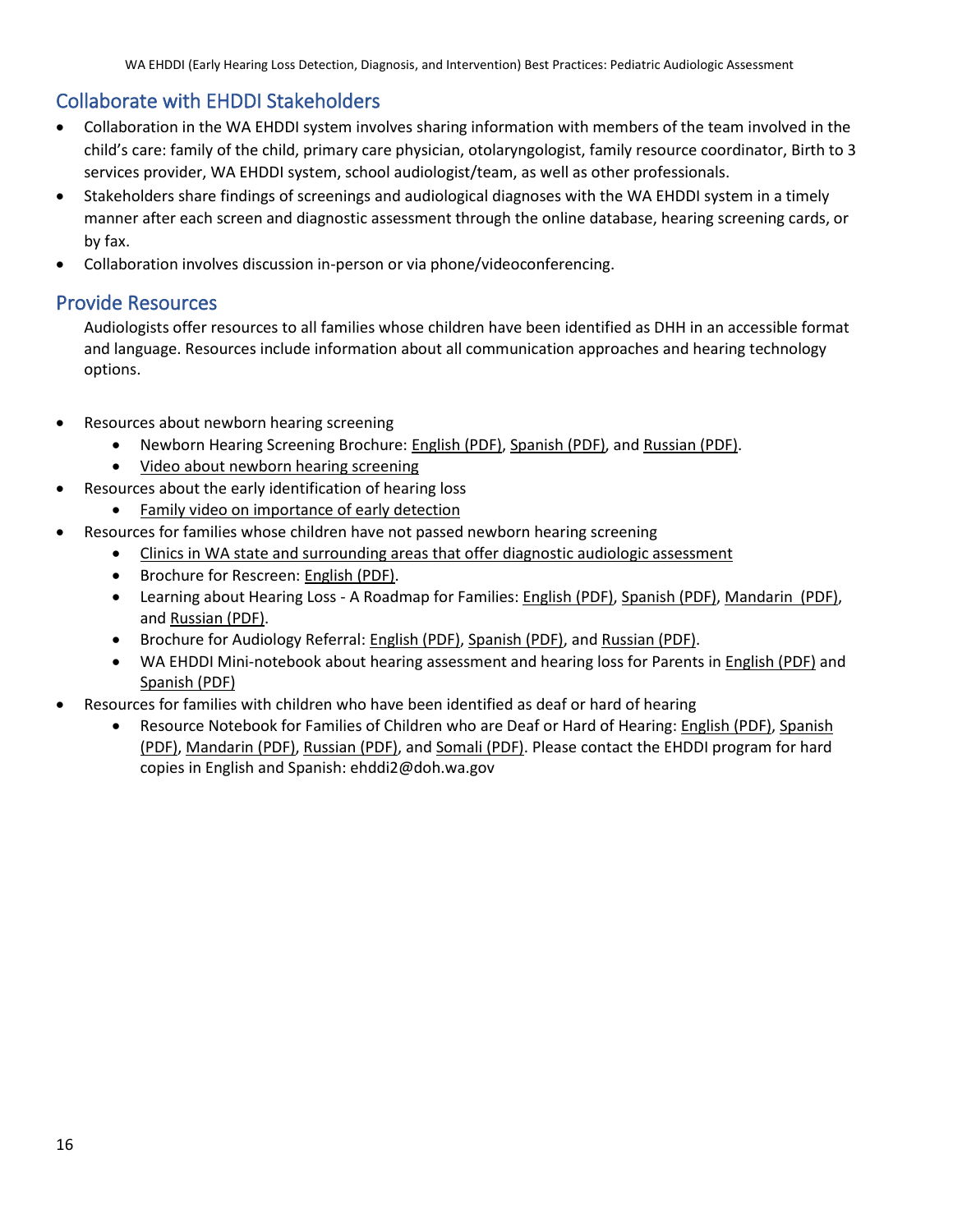### <span id="page-16-0"></span>Monitor Hearing

All children should receive ongoing screening and assessment to monitor hearing levels and development of communication skills. All children are at risk for hearing change and should have regular monitoring of hearing and language development. Monitoring guidelines are based on 2019 JCIH<sup>1</sup>.

- All children who have passed NHS and have a **"high" risk of hearing change** should have an audiological evaluation of hearing **within 3 months after the occurrence** of the following risk factors:
	- Congenital cytomegalovirus (CMV) infection; monitor with yearly hearing evaluations until age 3.
	- **EXTREOF EXTREOF IS EXTERNATE:** Extracorporeal membrane oxygenation (ECMO): monitor with yearly hearing evaluations until school-age.
	- Bacterial and viral meningitis or encephalitis; monitor with yearly hearing evaluations until schoolage.
	- Head trauma involving basal skull/temporal bone
	- Chemotherapy
	- Children with congenital Zika infection (Zika virus laboratory evidence in mother and infant with or without clinical finding) should have an ABR hearing rescreen at 1 month and a ABR evaluation at 4 to 6 months or a behavioral hearing evaluation by 9 months.
- All children who have passed NHS and have a **"medium" risk of hearing change** should receive an audiological evaluation of hearing **by 9 months of age**. "Medium" risk factors include:
	- Family history of childhood hearing loss. Additional monitoring frequency based on family history.
	- NICU stay greater than 5 days
	- Hyperbilirubinemia with exchange transfusion
	- Aminoglycoside treatment more than 5 days
	- Asphyxia or hypoxic ischemic encephalopathy
	- In utero infection of herpes, rubella, syphilis, or toxoplasmosis
	- Craniofacial malformations (ear dysplasia, microcephaly, hydrocephalus)
	- Characteristics of a syndrome that includes hearing loss
- All children who have who have passed NHS and have a **"low" risk for hearing change** or are identified as "high" or "medium" risk that have completed recommended monitoring above should have regular child hearing screenings both in the medical home and in the public schools.
	- All children should receive child hearing screenings at well-child visits at age: 4, 5, 6, 8, 10 years, once between 11 and 13 years, 15 and 17 years, and 18 and 21 years. All children enrolled in public school should receive school hearing screenings at the following grades: K, 1, 2, 3, 5, 7.
	- All children should receive monitoring of communicative development with the following monitoring schedule at well-child visits:
		- o Surveillance of communication skills at: 1, 2, 4, 6, 12, 15, 24 months, and yearly at 3 to 21 years of age.
		- o Developmental screening at: 9, 18, and 30 months or a caregiver or provider concern.
		- $\circ$  Risk assessment for hearing at every well child visit from 1 month to 3 years of age.
	- If a child does not pass a hearing screening and/or the communication screening or if the provider or family has a concern regarding hearing or language, the child should be immediately referred to an audiologist for assessment and for a speech-language evaluation.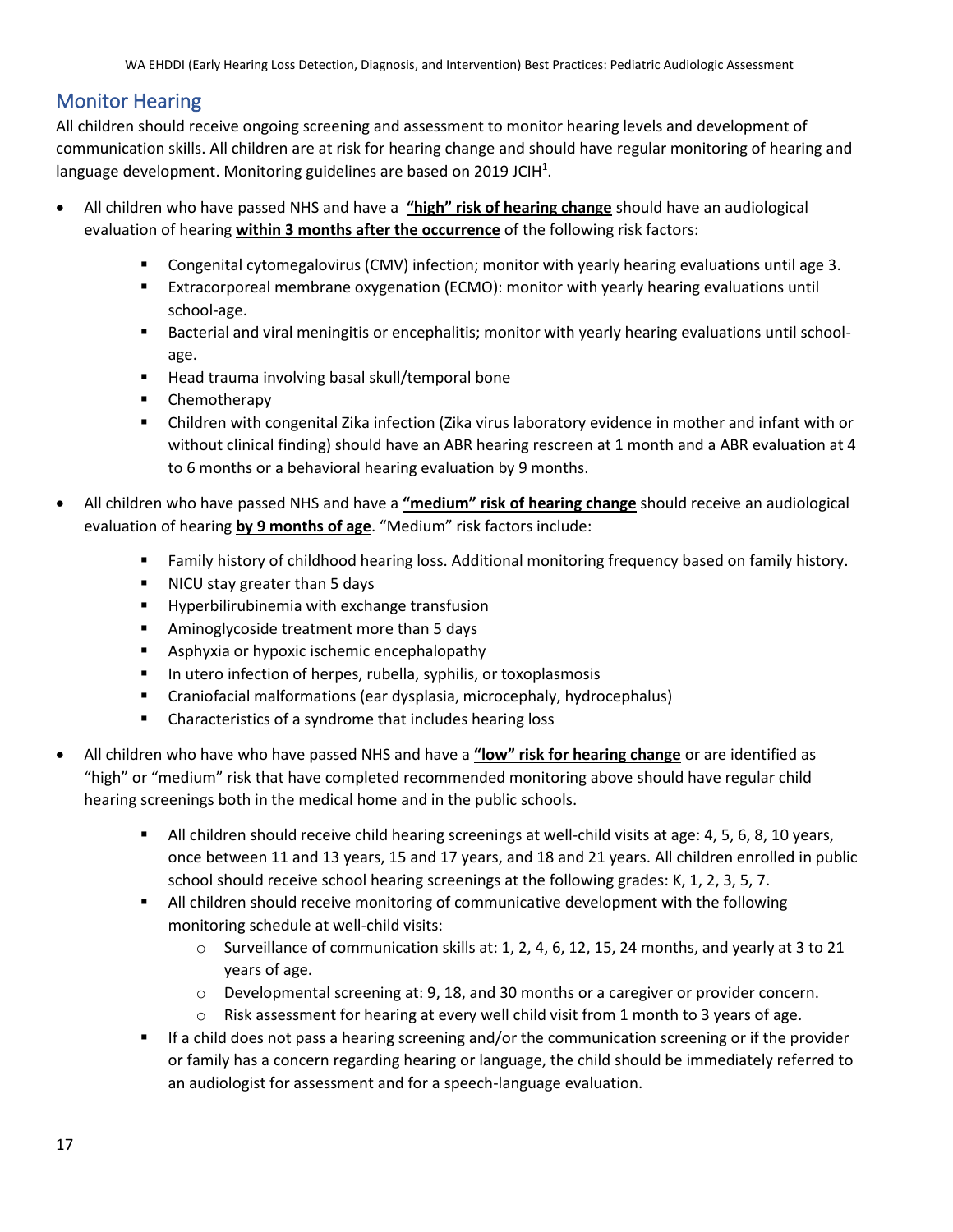# <span id="page-17-0"></span>Method for Assessment

### <span id="page-17-2"></span><span id="page-17-1"></span>Method: Auditory Brainstem Response (ABR)

- Preparation of infant: The audiologist cleans each site on the child's head (high forehead, low mastoids) with an abrasive skin prep gel. Earlobe placement may be elected instead of mastoid and may be beneficial during BC testing. To maximize a high-quality recording, electrode impedance should be less than 5 kOhms at each site and within 2 kOhms of each other. The child should be either held or laying in a safe bassinet/seat determined by the parent to be the position that is most familiar to the child. Swaddling the baby in a blanket can be used to encourage sleep and decrease movement during sleep. The audiologist may have limited access to monitoring the transducer of the ear the baby is sleeping on; it may be beneficial to rotate the child gently to optimize visual monitoring of the earphone of the test ear.
- Transducer:
	- Insert earphones are used for ABR assessment with the exception of those with outer ear anomalies where use of a circumarual TDH earphone is needed. To retain the insert in the ear while the baby moves during the session, secure with tape across the pinna.
	- For bone conduction (BC) ABR testing, the audiologist or assistant holds the BC oscillator in place on the superior/upper part of the infant's mastoid with the index finger pressing the oscillator firmly on the mastoid and thumb and middle finger on either side of the lead/cord. Insert earphones do not need to be removed during BC testing. BC testing of each ear should be completed with the BC oscillator on the test ear mastoid and not on the contralateral mastoid.
- Stimuli:
	- Tone burst stimuli: 2, .5, 4, 1 kHz tone bursts, Blackman-gated tone burst stimuli with 2 cycle rise/fall and no plateau at a rate of 33.3/sec or 39.1/sec.
	- Masking: The audiologist uses appropriate masking for air conduction with > 60 dBHL difference between ears and during bone conduction testing, recognizing that due to the structure of the infant skull, less crossover is likely.
- Method:
	- Data collection: For each stimulus condition, the audiologist collects a minimum of 2 responses/replications, each comprised of 1000 to 2000 sweeps, and obtains a  $3<sup>rd</sup>$  replication if there is not agreement between the 2 responses or to reduce uncertainty. Filter settings: 30 to 1500/2000 Hz with no notch filer. Time window: 25 msec.
	- Noise reduction: The audiologist pauses data collection based on child's movement on EEG and monitors the level of noise in the recording, with responses with noise levels of less than 25nV. Impedance of the electrodes is periodically checked during the session.
	- Steps: use a 20 dB down/10 dB up step size to maximize the number of thresholds. For children using hearing technology, a 5 dB step size is helpful in setting hearing aids.
- **Interpretation** 
	- Wave V is identified as a peak within the expected latency range, typically followed by a negative peak/trough (V'/SN10); for low amplitude responses, the SN10 response may be crucial for identifying a response. The audiologist classifies the responses at each stimulus condition as "present" if wave V is identified, "absent" if wave V is not present, or "inconclusive" if noise in the response interferes with the identification of presence or absence of wave V.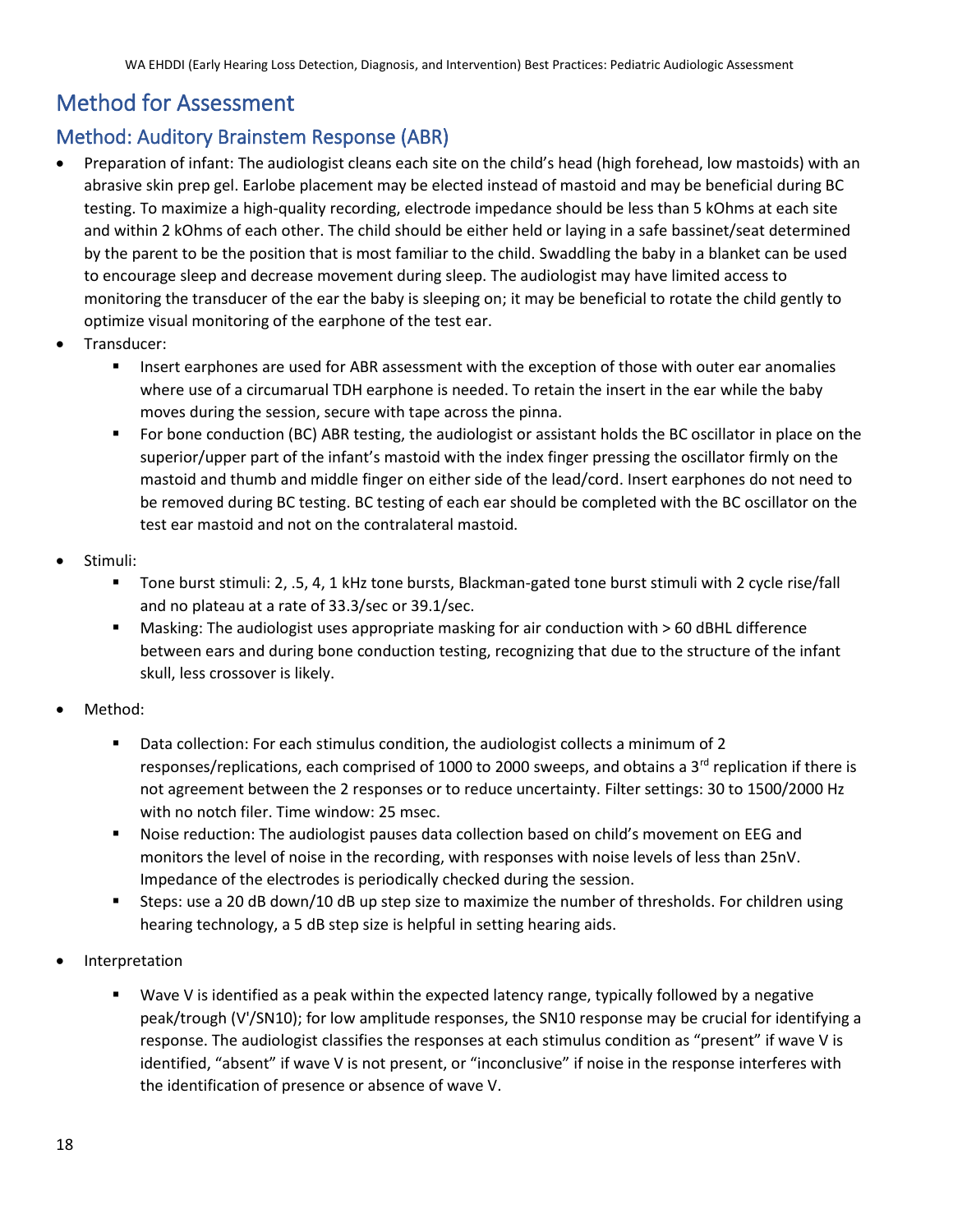- To assist in evaluating the validity of the responses, the audiologist compares wave V latency across test levels both intra-aurally and inter-aurally to verify that latency of wave V is consistent. The audiologist compares the child's latency values to normative latency values for the stimulus condition.
- Care should be used in interpreting responses to 500 Hz stimuli as it may be more challenging to obtain responses within the normal hearing range due to challenges with fit of the earphone.
- ABR threshold is determined at each stimulus condition, indicated by the lowest level at which responses the child demonstrates consistent wave V responses. ABR threshold in dBnHL values are converted to dBeHL using correction factors established within the clinic or using published guidelines, as suggested in the table below<sup>4</sup>. Normal hearing function is defined as ABR thresholds at levels of 0 to 20 dBeHL.

| <b>ABR</b>              | 500 Hz      | 1000 Hz        | 2000 Hz          | 4000 Hz        |
|-------------------------|-------------|----------------|------------------|----------------|
| Normal range of         | 35-45 dBnHL | 20-30 dBnHL    | 15-25 dBnHL      | 10-20 dBnHL    |
| dBnHL thresholds        |             |                |                  |                |
| dBnHL to dBeHL          | $-15dB$     | $-10dB$        | $-5 dB$          | 0 dB           |
| correction for AC       |             |                |                  |                |
| dBnHL to dBeHL          | $+10$ dB    |                | 0 <sub>d</sub> B |                |
| correction for BC       |             |                |                  |                |
| Normal range of         | 0-20 dBeHL  | $0 - 20$ dBeHL | 0-20 dBeHL       | $0 - 20$ dBeHL |
| dBeHL thresholds        |             |                |                  |                |
| <b>Expected latency</b> | 12-16 msec  | 10-14 msec     | 8-11 msec        | 7-10 msec      |
| values for infants      |             |                |                  |                |

- For infants who show no response or poor waveform morphology to tone burst stimuli up to maximum output levels of the equipment, the audiologist assesses responses to click stimuli at a slow rate (13.3/sec) at 90 dBnHL to both rarefaction and condensation stimuli as well as to a control run at 90 dBnHL with the earphone tube clamped closed. If an infant has ANSD, the child will show a cochlear microphonic (CM) response but will show no CM on the control run. A stimulus artifact will be present on both control and stimulus runs and should not be interpreted as a CM.
- Other evoked potentials including ASSR and ABR with pure-tone and chirp technology are emerging as alternative methods for assessing hearing function. Several manufacturers offer chirp stimuli for ABR assessment. Use of these stimuli should be approached with caution as age-dependent normative data for children with hearing loss and agreement with ABR chirp thresholds and behavioral pure tone thresholds have not been established. JCIH guidelines<sup>1</sup> suggest further evaluation of these methods to determine if they meet criteria to be included in best practices.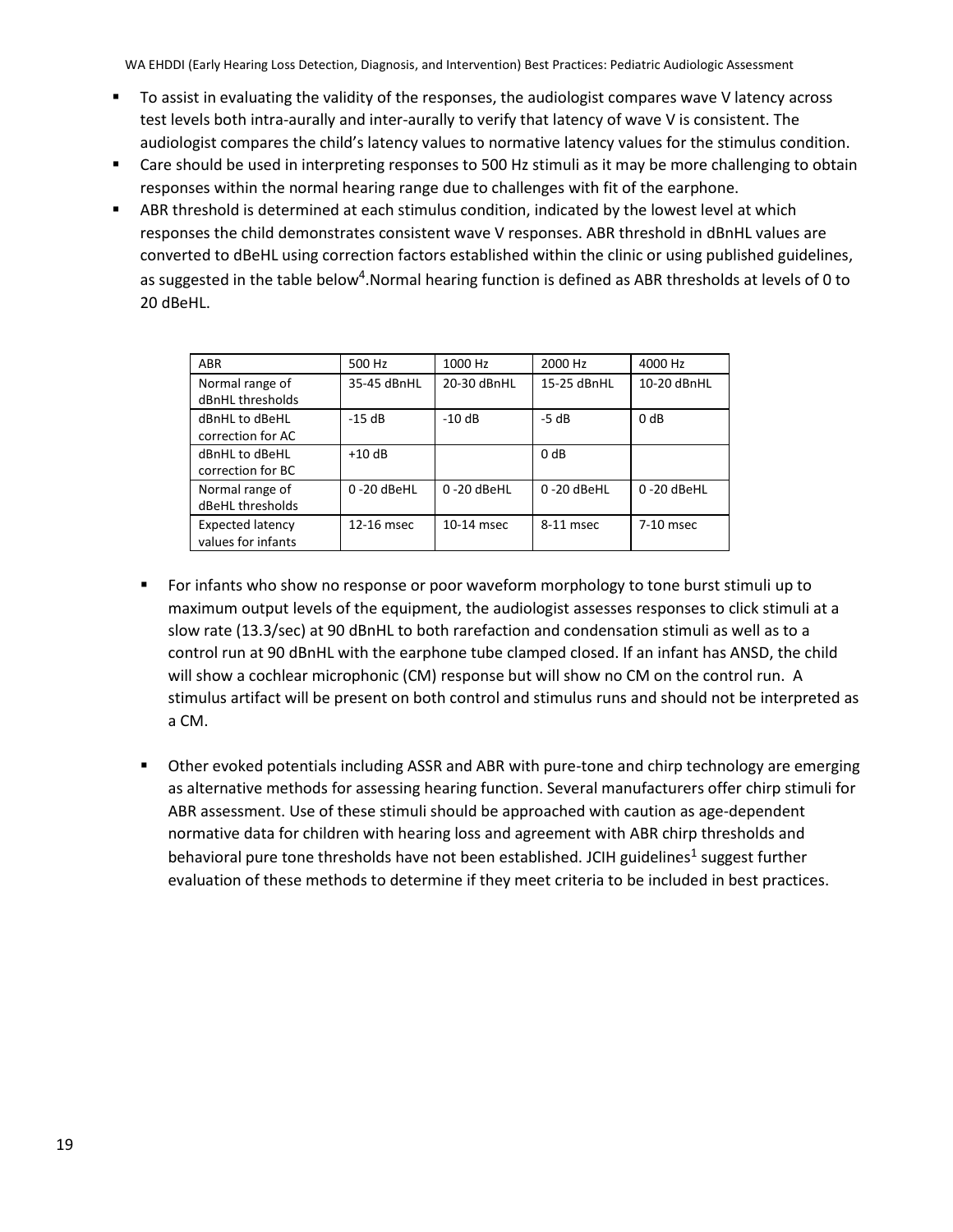# <span id="page-19-1"></span><span id="page-19-0"></span>Method: Behavioral Hearing Assessment: Visual Reinforcement Audiometry (VRA)

- Age: VRA is appropriate for infants and children age 6 months to 30 months developmental age.
- Transducers: Insert earphones are preferable for assessment of infants and toddlers to maximize fit and headturns. Children with atresia should have air conduction thresholds measured with circumarual headphones. Soundfield testing may be elected due to the child's rejection of the earphone. Bone conduction should be used with a pediatric headband that holds the bone oscillator in the appropriate position with adequate tension.
- Equipment/support needed: a variety of centering toys as well as simple holdable toys that can be sanitized and a trained VRA test assistant.
- Stimuli:
	- o Use frequency-specific pulsed stimuli: pure-tones or narrow-band noise stimuli. Use either narrow band noise or FRESH noise (FREquency Specific Hearing assessment noise); young infants may be more responsive to noise stimuli. Frequency-specific stimuli in soundfield must be narrow band or warbled/frequency-modulated.
	- $\circ$  Speech stimuli (live voice) are used for children having difficulty conditioning to frequency-specific stimuli or for a cross-check of frequency-specific thresholds; see [speech](#page-23-0) awareness threshold in speech [audiometry](#page-23-0)
- Conditioning trials: At the beginning of the test session, the audiologist pairs the stimulus and the reinforcer at an audible level (20 dB above presumed threshold or at 50-80 dBHL for unknown hearing status).
	- $\circ$  Conditioning with frequency-specific stimuli is preferable, but a speech stimulus is used if the child cannot be conditioned with frequency-specific stimuli.
	- $\circ$  The level, ear, and frequency of the conditioning stimulus is adjusted to ensure that conditioning and probe trials are audible.
	- $\circ$  Re-conditioning may be needed later in the test session if the child habituates and no longer responds to audible stimuli.
	- $\circ$  Vibrotactile conditioning may be needed for children with profound hearing loss, by conditioning with a low frequency stimulus at maximum output of the bone oscillator.
	- $\circ$  Probe trials: The audiologist presents a stimulus at the same level used during conditioning trials to determine if the child is conditioned. Threshold search begins after a response on a probe trial; if no response, conditioning trials continue.
- Control trials: The audiologist may measure the child's responses during control/silent trials to determine the child's rate of false responses. Valid testing occurs when the false-positive rate is <30%.
- Toss trials: if child is not ready to listen during a test trial, the audiologist does not record the child's response, and repeats the trial.
- Inter-stimulus intervals: The audiologist varies the time between stimuli (inter-stimulus interval) to avoid a pattern that promotes false-positive responses.
- Reinforcement: Audiologists use a variety of reinforcement with mechanical lighted toys as well as video reinforcers to maintain the child's interest. The reinforcer should be on the same side of the room as the ear/speaker for the stimuli (e.g., right insert, right reinforcer). Social reinforcement by the test assistant is added if visual reinforcement is minimally rewarding for a child.
- Response: The audiologist determines if a head turn response occurs during a 4 second response window: 2 seconds during the stimulus presentation and 2 seconds after the stimulus, to observe off-responses/late responses. For children with motor delays, an expanded response window may be needed.
- Steps: The audiologist uses a 20 dB down/10 dB up step size for children whose hearing levels are unknown and uses 10 dB down/5 dB up for children who have hearing loss.
- Stopping rule/threshold level: Threshold is defined as the lowest level where the child shows a minimum of 2 responses/or responses to >50% of the trials. A screening level of 20 dBHL may be elected due to a child's noise.
- Worksheet: Due to the variability in young children's responses to sound, audiologists may record every trial, indicating if the child responded or did not respond; a VRA worksheet or audiogram can be used with symbols: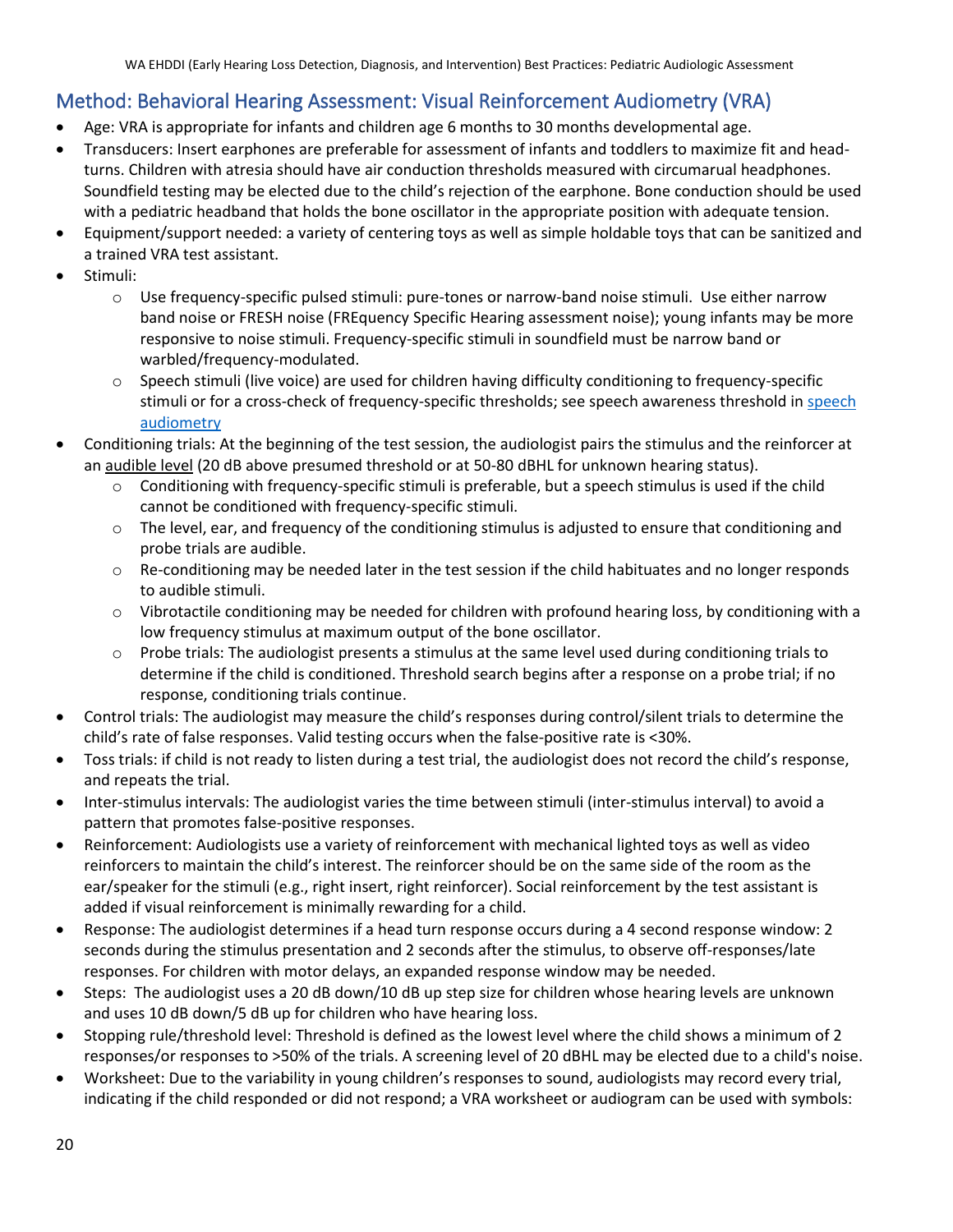+ for head turn, 0 for no head turn, C for conditioning trial. Examples of VRA worksheets are available in the [Appendix 1 of the Ontario Assessment Guidelines](#page-29-0)

- VRA test assistant: Use of a trained test assistant for VRA is crucial in maximizing the validity and completeness of testing.
	- Ready to listen: The VRA test assistant uses a centering toy to maintain the child in a ready to listen position to minimize false-negative and false-positive responses.
		- $\circ$  If child is too engrossed in a centering toy that impacts attention to listening, the assistant changes the toy to something simpler or decreases the intrigue of the toy.
		- $\circ$  If a child has frequent false responses, the assistant increases the interest of the centering toy.
	- No cueing: It is crucial for the VRA test assistant to not provide any indication of the presence of the auditory stimuli. The assistant should not pause the movement of the centering toy or look at the child during stimulus presentation, as the child may use these cues to provide false responses.
	- **•** Shaping: The assistant may need to help the child turn his head by following the centering toy during conditioning. The assistant does not provide shaping during the threshold search phase.
	- Social reinforcement: For children minimally rewarded by the VRA reinforcers, the audiologist instructs the assistant to provide social reinforcement after the visual reinforcer is activated.
	- Holdable toy: The assistant may need to offer a child a toy to hold if the child shows frustration/reaching for centering toy that is negatively impacting listening behavior or to occupy the child's hand and prevent the child from removing the transducer.
	- Facilitate parent behavior that supports testing: The VRA test assistant instructs the parent to not talk during the test session, and to not cue the child if the parent hears a stimulus. The parent holds the child's arm to prevent/reduce the child's removal of the transducer.
- **Interpretation** 
	- **•** Threshold: Behavioral hearing thresholds are determined as the lowest level where the child consistently responds for each stimulus condition.
	- **■** If responses at a stimulus condition are scattered across a range of levels, threshold is not established and is not recorded on the audiogram; the responses are recorded as "undetermined hearing level" or "could not establish threshold".
	- **■** If the audiologist questions the reliability of a threshold for a particular stimulus condition, the audiologist re-checks the threshold. Some children's responses during testing may be elevated and inconsistent during times of learning the task or during times of inattention and these test conditions are re-evaluated during the test session, if possible.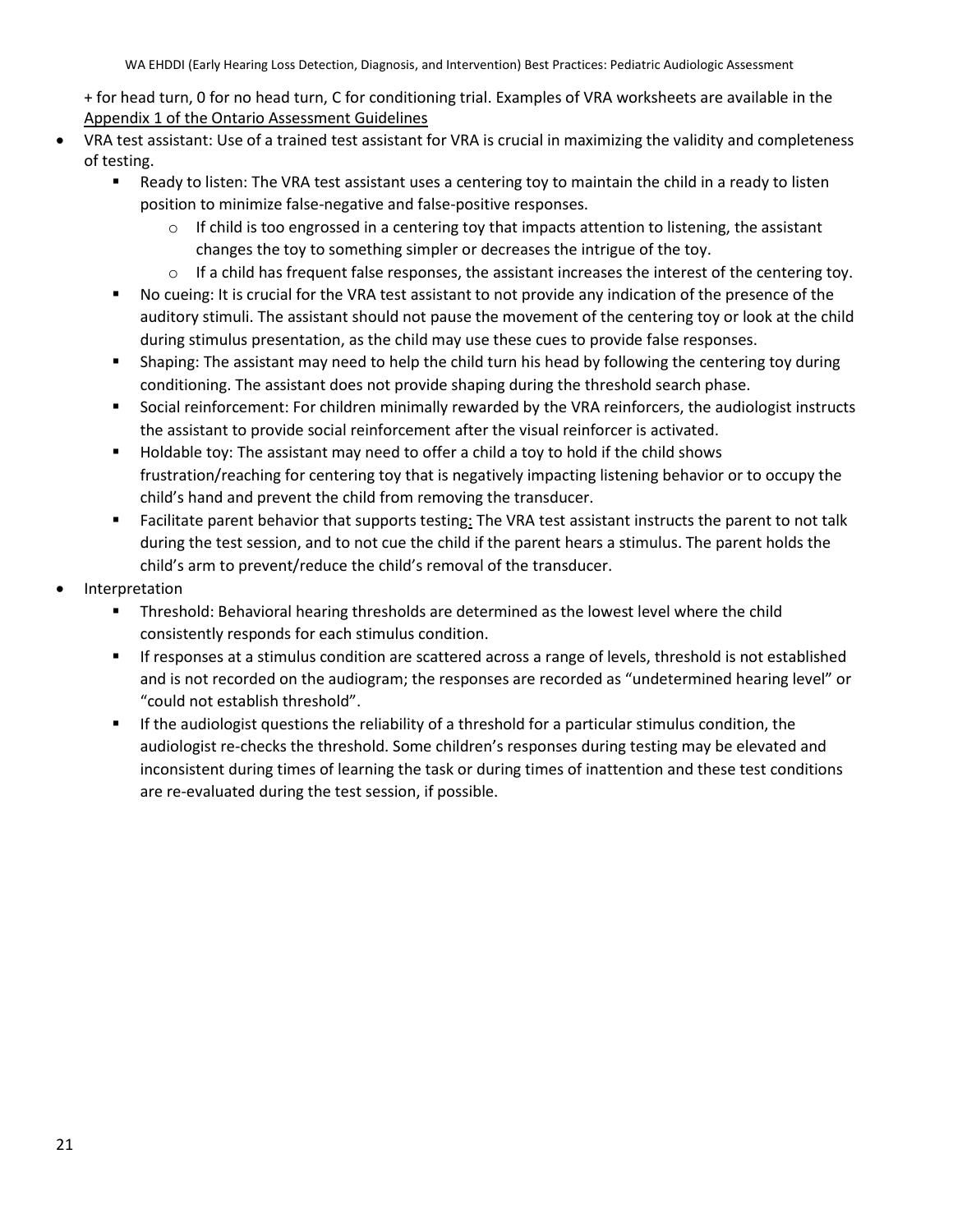# <span id="page-21-0"></span>Method: Behavioral Hearing Assessment: Conditioned Play Audiometry (CPA)

- <span id="page-21-1"></span>• Age: Between 24 and 36 months developmental age, most children are able to participate in CPA testing. For this age group, the advantage of using CPA over VRA is that children provide more responses with CPA and testing is more complete. Research shows that some children at a developmental level of 24 to 27 months can learn CPA and most children can learn by 30 months developmental age<sup>3</sup>. CPA can be used into early school-age, as many children ages 5 to 9 years of age benefit from the rewards of playing a game to maintain focus and motivation.
- Transducers: Appropriate transducers for CPA testing include insert or circumarual earphones and bone conduction. Soundfield testing is appropriate for aided testing or if earphones are rejected.
- Equipment/support needed: a child-size table and chair and a variety of engaging CPA games (e.g., peg in board, toy in bucket, connect4, coin in bank, etc.) that can be easily accessed. Children will need a number of different games to maintain engagement throughout the session: see the WA EHDDI CPA [toolkit](https://live-wselc.pantheonsite.io/wp-content/uploads/2020/06/cpa-tool-kit-for-audiologists-katie-langford-uw-lend-project.pptx) for ideas. A trained CPA test assistant is needed; some clinics may have access to portable audiometers that allow the audiologist to also function as the CPA test assistant with the child.
- **Stimuli** 
	- Frequency-specific stimuli: Audiologists use a "pediatric order" of test stimuli, varying across ears and across the frequency range to ensure adequate information is obtained prior to the child habituating: e.g., 2, .5, 4, 1, 8, .25, 6 kHz. The order of ear/frequency is adjusted based on the specific child and the audiologist's determination of importance based on past assessment data. Thresholds at mid-octave frequencies are measured if >20 dB between octaves.
	- **EXECT** Speech stimuli are used as a cross-check of frequency-specific stimuli using a measure of speech reception threshold: [see speech audiometry](#page-23-0)
- Conditioning trials: At the beginning of the test session, the audiologist presents stimuli at an audible level and instructs the test assistant to condition (see test assistant role below). Re-conditioning may be needed later in the test session if the child habituates. Conditioning occurs at 10-20 dB above presumed threshold or at 50-80 dBHL for unknown hearing status. The level, ear, and frequency of the conditioning stimulus is adjusted to ensure audibility.
- Probe trials: After conditioning, the audiologist presents an audible stimulus to determine if the child is conditioned. The audiologist states that the trial is a probe and the assistant does not cue during a probe trial. Threshold search begins after a correct response on a probe trial; if no response, conditioning trials continue.
- Response: The child completes the CPA task: puts peg in board, coin in bank, etc.
- Steps: The audiologist uses a 20 dB down/10 dB up bracketing procedure for children whose hearing levels are unknown and will elect to switch to 10 dB down/5 dB up bracketing procedure for children who have hearing loss.
- Threshold/Stopping rule: lowest level with 2 out of 3 responses/>50%. A screening level of 20 dBHL may be elected due to child's activity and noise or for the purposes of rapid screening.
- Inter-stimulus intervals: audiologist varies the time between trials (inter-stimulus interval) to avoid a pattern that promotes false-positive responses.
- Masking: The audiologist uses contralateral masking for AC testing at test frequencies with >50 dB difference between ears and for all BC tests, using plateau or other appropriate method to determine adequate masking.
- Audiogram: The audiologist records thresholds on an audiogram using conventional symbols; indicating method, transducer, and reliability.
- CPA Test assistant
	- Instruction: The CPA test assistant provides brief instruction of the listening game prior to putting earphones on the child (e.g., "We're going to play a listening game….wait for the sound and then you can take your turn with the game when you hear the sound").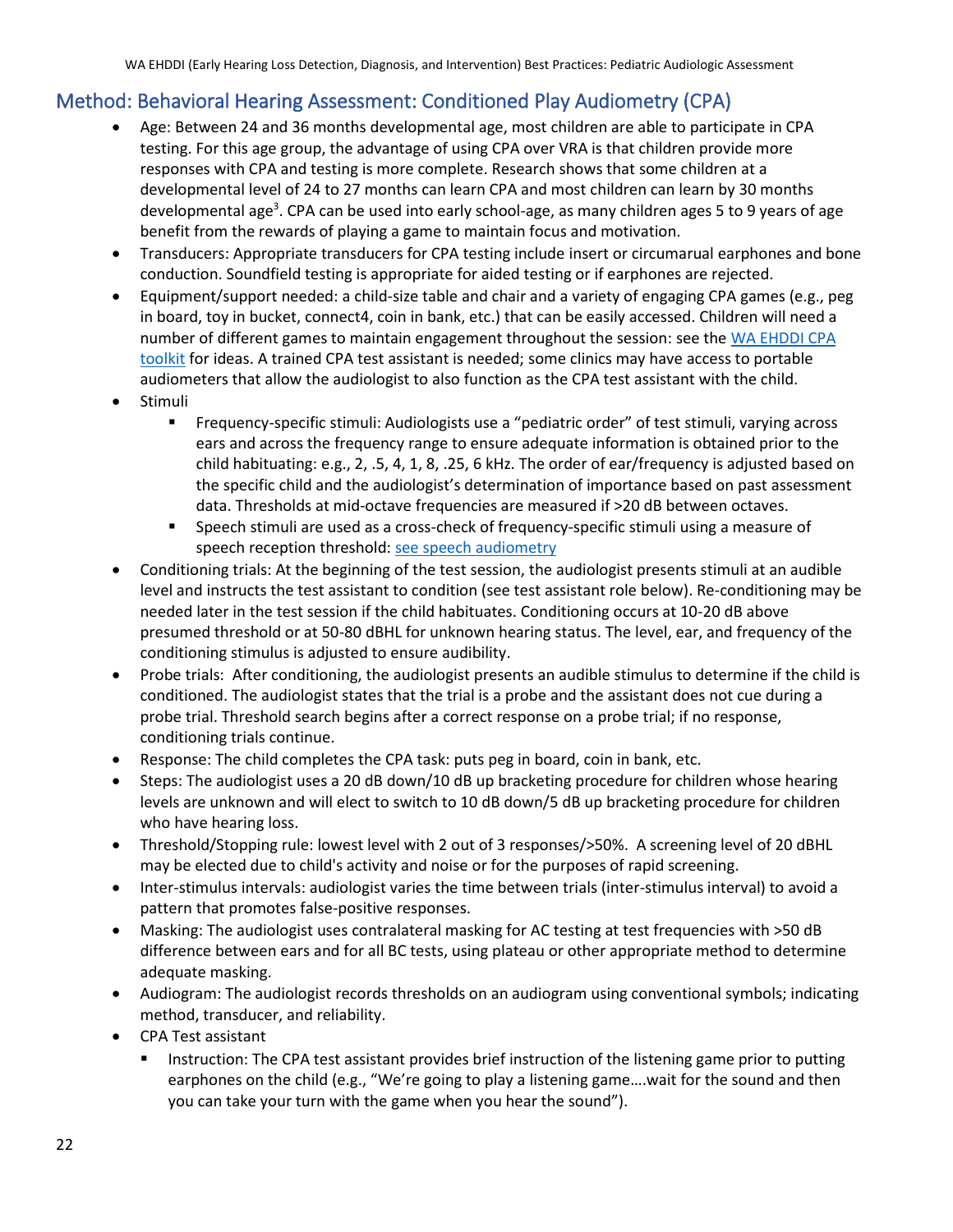- Ready to listen: The CPA test assistant helps the child to get in a ready to listen position during each trial to reduce false-negative responses (i.e., the child not being ready to listen).
- Conditioning: During the conditioning phase only, the CPA test assistant shapes the child's motor response with a hand over hand method by placing the assistant's hand over the child's hand and guiding the child to complete the CPA task. Some children may do better with a visual prompt instead of hand over hand.
- Reinforcement: During the conditioning phase, the CPA test assistant provides 100% positive and 100% negative reinforcement. During the testing phase, the assistant provides intermittent positive reinforcement and 100% negative reinforcement. Negative reinforcement for false-positive responses include a head shake, "no sound, listen again" and the assistant returns the CPA game token to the child to try again. Positive reinforcement for true-positive responses include a head nod, thumbs up, "Good listening", "You're working hard". The CPA test assistant does not ask the child "do you hear it?", as this query promotes false responses.
- Managing challenging behavior
	- $\circ$  Maintain child's motivation: The audiologist advises the CPA test assistant to vary the CPA game to maintain child's motivation and interest and reliability of responses. The CPA test assistant provides verbal encouragement to encourage the child to persist: "You're almost done, 3 more".
	- $\circ$  Reluctant responder: When a child is reluctant to participate in CPA, the audiologist and CPA test assistant provide additional conditioning trials to give the child time to warm up, perhaps having all the adults (parent, assistant) play the CPA game with the child during conditioning.
	- $\circ$  False responder /impulsive responder: The CPA test assistant reminds the child to wait for the stimulus and uses negative reinforcement described above. The assistant may change the CPA game to a game in which the audiologist/assistant controls the reward like pushing a large button to activate a video or mechanical toy.
	- $\circ$  Could not condition: After a number of conditioning trials, if the child cannot be conditioned to provide reliable responses during CPA testing, the audiologist will elect to assess hearing using VRA.
- **Interpretation** 
	- **•** Threshold: Behavioral hearing thresholds are determined as the lowest level where the child consistently responds for each stimulus condition.

## <span id="page-22-0"></span>Method: Behavioral Hearing Assessment: Conventional Audiometry

- Age: conventional audiometry is appropriate for children age 6 years+
- Transducers: Appropriate transducers include insert earphones, circumaural earphones and bone conduction
- Stimuli: Pure tone pulsed stimuli: 1, 2, 4, 6, 8, .5, .25 Hz. Test mid-octaves if slope of HL is > 20 dB/octave.
- Conditioning:
	- Conditioning: Instruct the child/teen to push the button/raise hand in response to tonal stimuli
	- Probe trials: present audible stimulus to determine if the child is conditioned
- Response: hand raise or button push
- Steps: Use a down-10/up-5 dB bracketing procedure.
- Threshold/Stopping rules: lowest level with 2 out of 3 responses/>50%.
- Inter-stimulus intervals: Audiologist varies the time between trials (inter-stimulus interval) to avoid a pattern that promotes false-positive responses
- Masking: use contralateral masking for AC with >50 dB difference between ears and for all BC tests.
- Audiogram: Record thresholds on audiogram using conventional symbols**;** indicate method and reliability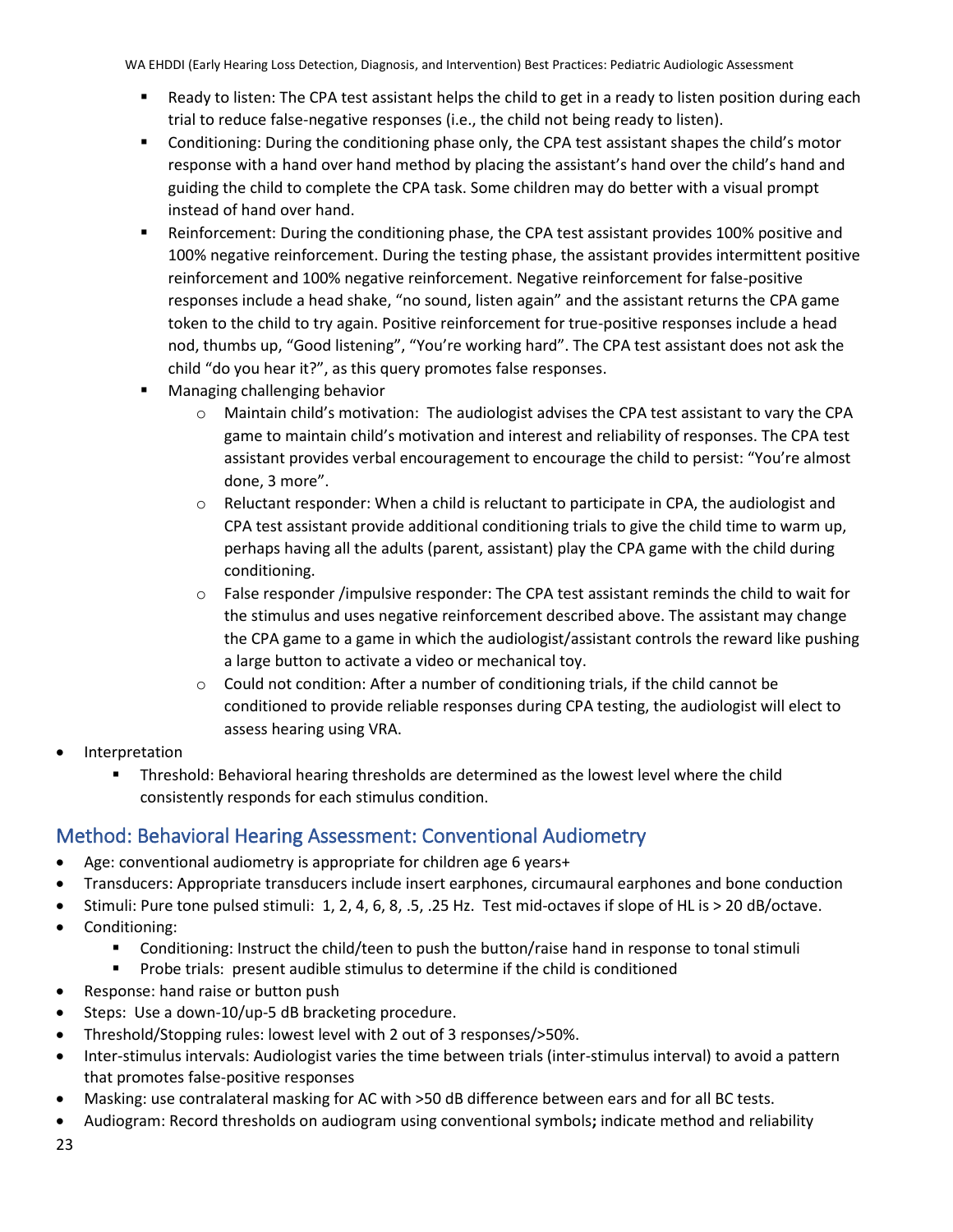### <span id="page-23-0"></span>Method: Speech Audiometry

- Speech Awareness threshold
	- Definition: lowest level that child can detect a broadband speech stimulus
	- Purpose: cross-check for frequency-specific thresholds and/or to establish conditioning in a child who is not able to learn the task to frequency-specific stimuli.
	- Stimuli: live voice ("hi...bye-bye...peek-a-boo...uh-oh)
	- Method: use a 20 dB down/ 10 dB up threshold search
	- Response: head turn using VRA
	- **■** Interpretation: SAT should be within 10 dB of the pure-tone average.
- Speech reception threshold (SRT)
	- Definition: lowest level that child can currently identify spondee words
	- Purpose: cross-check for frequency-specific thresholds and/or to establish conditioning in a child who is not able to learn the task to frequency-specific stimuli.
	- Stimuli: Pediatric spondee modified word list
	- Method: use a 20 dB down /10 dB up bracketing procedure: if child responds correctly, decrease 20 dB; if child does not respond correctly, increase 10 dB. SRT is defined as the lowest level patient correctly responds at least 50% of the words.
	- Response: Child repeats word; child points to toy or picture
	- Interpretation: SRT should be within 10 dB of the pure-tone average.
- Ling sound detection
	- **•** Definition/purpose: detection of range of recorded speech stimuli, typically to determine aided benefit or to evaluate impact of hearing loss with unaided measures
	- Stimuli: a, ee, u, s, sh, m
	- Response: head turn with VRA or CPA task
	- Method: determine if child is able to detect 6 Ling sounds at conversational speech level (50 dBHL) and soft speech level (35 dBHL)
- Informal speech discrimination: Use body parts or toys that are in the child's receptive vocabulary. Have the child point to object named. Report scores as number correct (e.g., 7/10) not as percentage. For children < 3 years.
- Speech recognition
	- **EXEDEFERITHER IN A SET ASSET ASSET ASSET IS A SET ASSET IS A SET ALLO F** Definition: measure in quiet and noise
	- Response: child points to picture or toy/body part or repeats word
	- Stimuli: see [speech audiometry table](#page-25-0) for age-appropriate speech recognition stimuli
	- Method: Present a 25-word list for each condition, preferably using recorded speech stimuli
	- Purpose
		- o Evaluate the impact of hearing loss:
			- Measure speech recognition in soundfield for soft speech stimuli (35 dBHL) and conversational speech (50 dBHL) in quiet and in noise. For children with unilateral hearing loss, compare speech in noise measures with 2 conditions: words from speaker on the side of the ear without hearing loss and noise from opposite speaker, compared to the opposite configuration.
			- Measure the child's signal to noise level (SNR) loss using the Bamford-Kowal-Bench Speech-in-Noise (BKB-SIN) test or the Hearing in Noise Test for Children (HINT-C).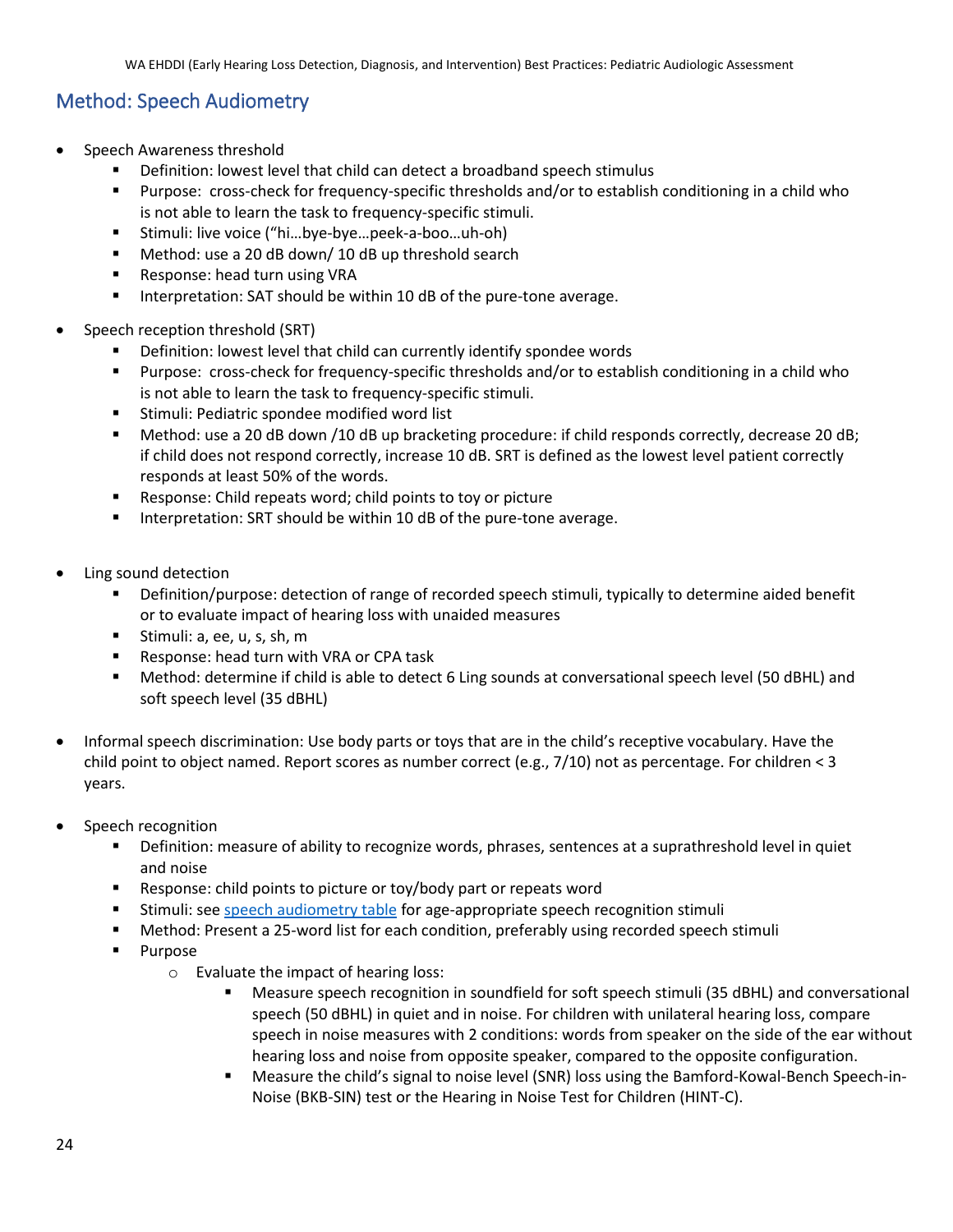- o Determine the child's candidacy for hearing technology:
	- Measure speech recognition in each ear at 40 dB above the pure tone average.
- o Evaluate benefit from hearing technology:
	- **■** Measure aided soundfield speech recognition at a conversational level of 50 dBHL and a soft speech level of 35 dBHL in quiet. Measure aided speech recognition in noise, with multi-talker babble from the opposite speaker, resulting in SNRs of -5, 0, and +5.
- Interpretation
	- o Interpret speech recognition measures:
		- o 90-100%=excellent
		- o 80-90%=good
		- o 70-80%=fair
		- o 50-70%=poor
		- o <50=very poor
		- o Using 25 words lists, significant differences between conditions =>20% difference.
	- o Interpret SNR Loss measures (BKB-SIN, HINT-C)
		- Use age-matched corrections based on test guidelines
		- Interpret SNR loss
			- o 0-3 dB Normal/near normal performance in noise
			- o 3-7 dB Mild SNR loss; mild difficulties in noise
			- o 7-15 dB Moderate SNR loss: significant difficulties in noise
			- o >15 dB Severe SNR loss; severe difficulties in noise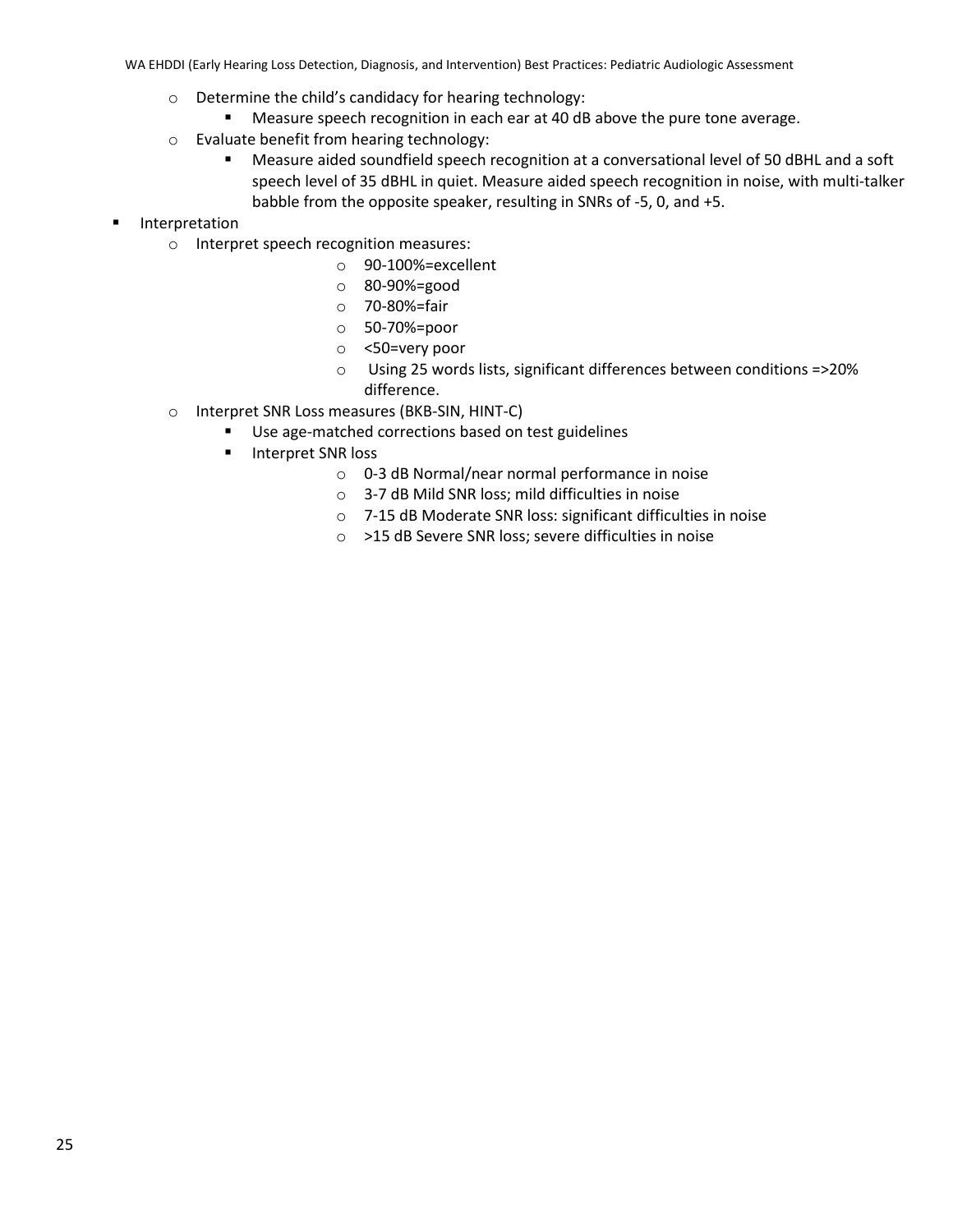# <span id="page-25-0"></span>Speech Audiometry Table

| Test                                  | Language Age     | Description               |
|---------------------------------------|------------------|---------------------------|
| Ling 6 Sound Test                     | 6 months-3 years | Detection of recorded     |
|                                       |                  | phonemes                  |
|                                       |                  | /a/ /i/ /u/ /s/ /sh/ /m/  |
| ESP                                   | 2 years $+$      | Closed set: Spondees and  |
| Early Speech Perception Test          |                  | words, Detection, pattern |
|                                       |                  | perception, word          |
|                                       |                  | identification            |
| <b>O&amp;C</b>                        | 2 years +        | Closed and open set       |
| Open and Closed Test                  |                  | picture identification    |
| <b>NU-CHIPS</b>                       | $2.5 - 5$ years  | Closed set (4), picture   |
| Northwestern University Children's    |                  | identification            |
| Perception of Speech                  |                  |                           |
| <b>WIPI</b>                           | $3.5-6$ years    | Closed set (6), picture   |
| Word Intelligibility by Picture       |                  | identification            |
| Identification                        |                  |                           |
| PSI                                   | 3-10 years       | Closed set, verbal        |
| Pediatric Speech Intelligibility Test |                  | response, quiet and noise |
| MLNT/LNT                              | $3$ years +      | Open set: Multisyllabic   |
| (Multisyllabic) Lexical               |                  | and monosyllabic words.   |
| Neighborhood Test                     |                  | Lexically easy/difficult  |
|                                       |                  |                           |
| <b>UWO Plurals Test</b>               | 4 years +        | Closed set: picture       |
|                                       |                  | response                  |
| PB-K                                  | $5$ years $+$    | Open set                  |
| Phonetically Balanced Word Lists-     |                  | Monosyllabic words        |
| Kindergarten                          |                  |                           |
| Az Baby BIO Sentence Test             | $5$ years +      | Open set sentences        |
|                                       |                  |                           |
| W-22 (Central Institute for the Deaf  | 8 years +        | Open set: monosyllabic    |
| list $W-22$ )                         |                  | words                     |
|                                       |                  |                           |
| NU-6 (Northwest University            | 12 years +       | Open set: monosyllabic    |
| Auditory Test #6)                     |                  | words                     |
|                                       |                  |                           |
| Listening Comprehension Test          | 6-17 years       | Open set                  |
|                                       |                  |                           |
| <b>SNR LOSS MEASURES</b>              |                  |                           |
| Phrases in Noise Test (PINT)          | $3$ years +      | Closed set sentences in   |
|                                       |                  | varying SNRs with         |
|                                       |                  | recorded classroom noise  |
| <b>BKB-SIN</b>                        | 5 years +        | Open set sentences in     |
| (Bamford-Kowal-Bench Speech in        |                  | varying SNRs with multi-  |
| Noise)                                |                  | talker babble both on Ch1 |
| HINT-C                                | $5$ years +      | Open set sentences in     |
| Hearing in Noise Test-Children        |                  | varying SNR with speech-  |
|                                       |                  | shaped noise              |
| <b>WIN</b>                            | $6$ years +      | Open set monosyllabic     |
| Words in Noise                        |                  | words in a range of SNRs  |
|                                       |                  | with multi-talker babble  |
| <b>SPIN</b>                           | Teen-adult       | Sentences in noise        |
| Speech Perception in Noise            |                  |                           |
| Quick-SIN                             | Teen-adult       | Sentences in multi-talker |
| Quick Speech in Noise                 |                  | babble in varying SNRs    |
| <b>SPRINT</b>                         | Teen-adult       | Words in noise            |
| Speech Reception in Noise             |                  |                           |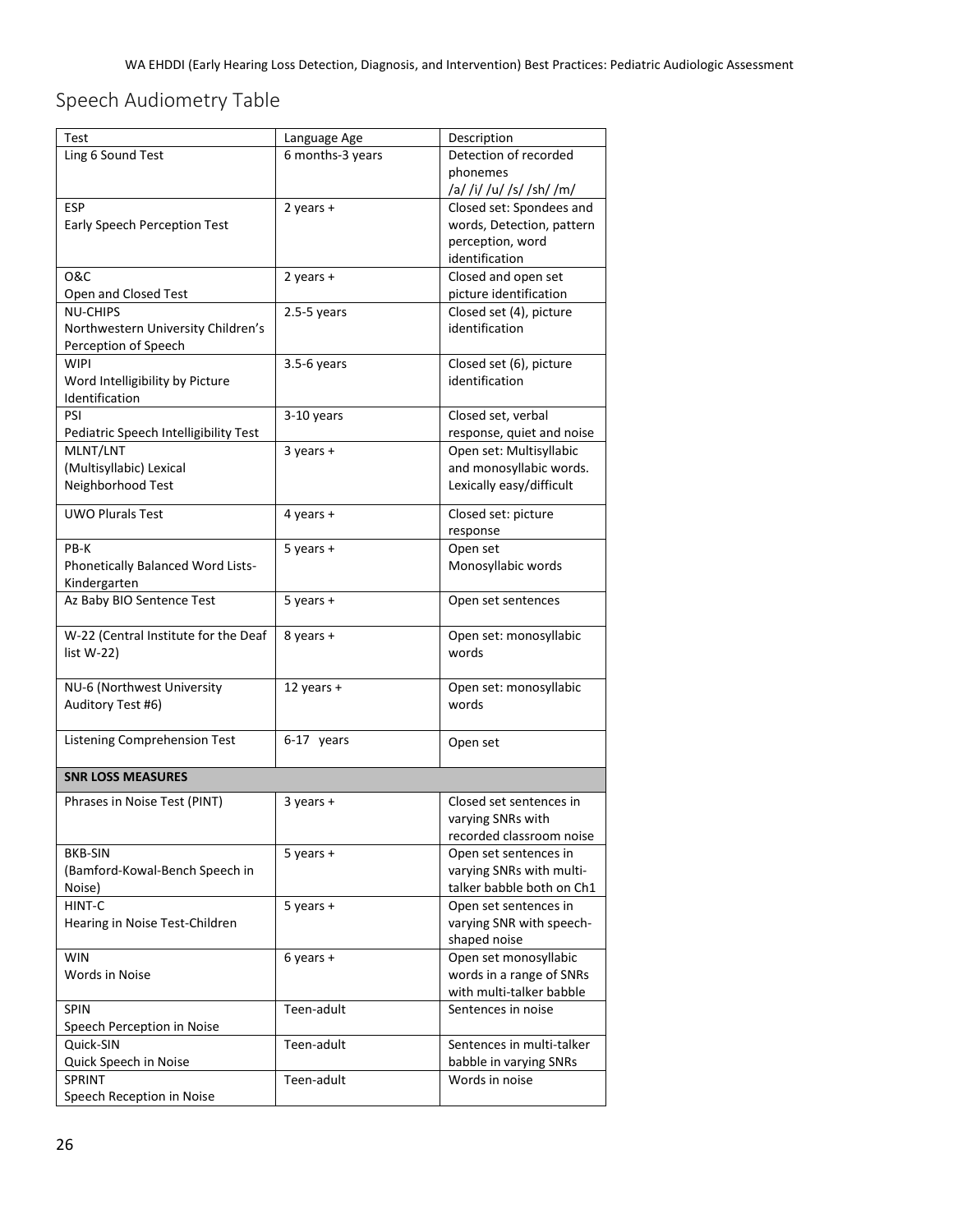#### <span id="page-26-0"></span>Method: Middle Ear Measures

- Otoscopy: The primary purpose of an otoscopic exam is to determine if there is any blockage in the ear canal and if there is an abnormal shape of the pinnae, presence of skin tags or pits, or other craniofacial abnormalities. Assessment of the tympanic membrane is noteworthy for presence of a tube, perforation, or abnormal color.
- **Tympanometry** 
	- Probe tone:
		- o A 1kHz probe tone is used for infants 0 to 9 months of age. If a measure of the ear canal volume is needed, a 226 Hz probe tone must be used to measure ear canal volume.
		- o A 226 Hz probe tone is used for older infants and children older than 6 months.
		- o Wideband immittance uses a broadband stimulus.
	- Method
		- $\circ$  Obtain a seal in the ear canal with an appropriate size probe tip, pull up and back on the pinna if needed, to open the canal. Use passive restraint by parent to reduce movement. Repeat the measure if noise or movement interferes with a quality recording. Obtain a repeat measure if the response is difficult to interpret.
	- Expected normal range
		- o Age guidelines: young infants age 0 to 6 months, older infants/toddlers age 7 months to 3 years, children age 4 to 18 years.
		- o Compliance:
			- Young infants with 1kHz probe tone: positive compliance relative to the end pressure points of the curve OR static admittance of >0.6mmho, compensated from the negative tail.
			- Older infants/toddlers: .2 to.7 ml
			- Children: .4 to 1.4 ml
			- Wideband immittance: maximum absorbance in the 1 to 4kHz range
		- o Ear canal volume:
			- Infants: .2 to.7cc
			- Toddlers/Young children: .3 to 9cc
			- Older children: .6 to 1.4cc
		- o Pressure
			- peak pressure= > -100 daPa
		- o Tympanometric width/gradient
			- Infants/toddlers=100-200 daPa
			- Children=50-150 daPa
	- Interpretation
		- o Normal outer/middle ear function
		- o Abnormal outer/middle ear function: immittance: high or low, earcanal volume: high or low
		- o Could not evaluate (noisy, not testable due to atresia or drainage, child refuses)
- Acoustic Reflex (AR)
	- Stimuli
		- o Broadband noise (BBN) stimulus for infants
		- o Pure-tone stimuli for children
		- Method
			- o Pressurize with appropriate probe tone stimulus. Present BBN or pure-tone stimulus starting at lowest level of expected range and increase in 5 dB steps until a response is identified.
		- Expected normal range
			- o BBN stimulus**:** 65 to 90 dBHL
			- o Pure-tone stimuli: 70 to 100 dB HL
		- **■** Interpretation
			- o Presence of the AR can strengthen the interpretation of tympanometry.
			- o Presence of AR along with present OAEs and absent ABR responses, strengthens the diagnosis of ANSD.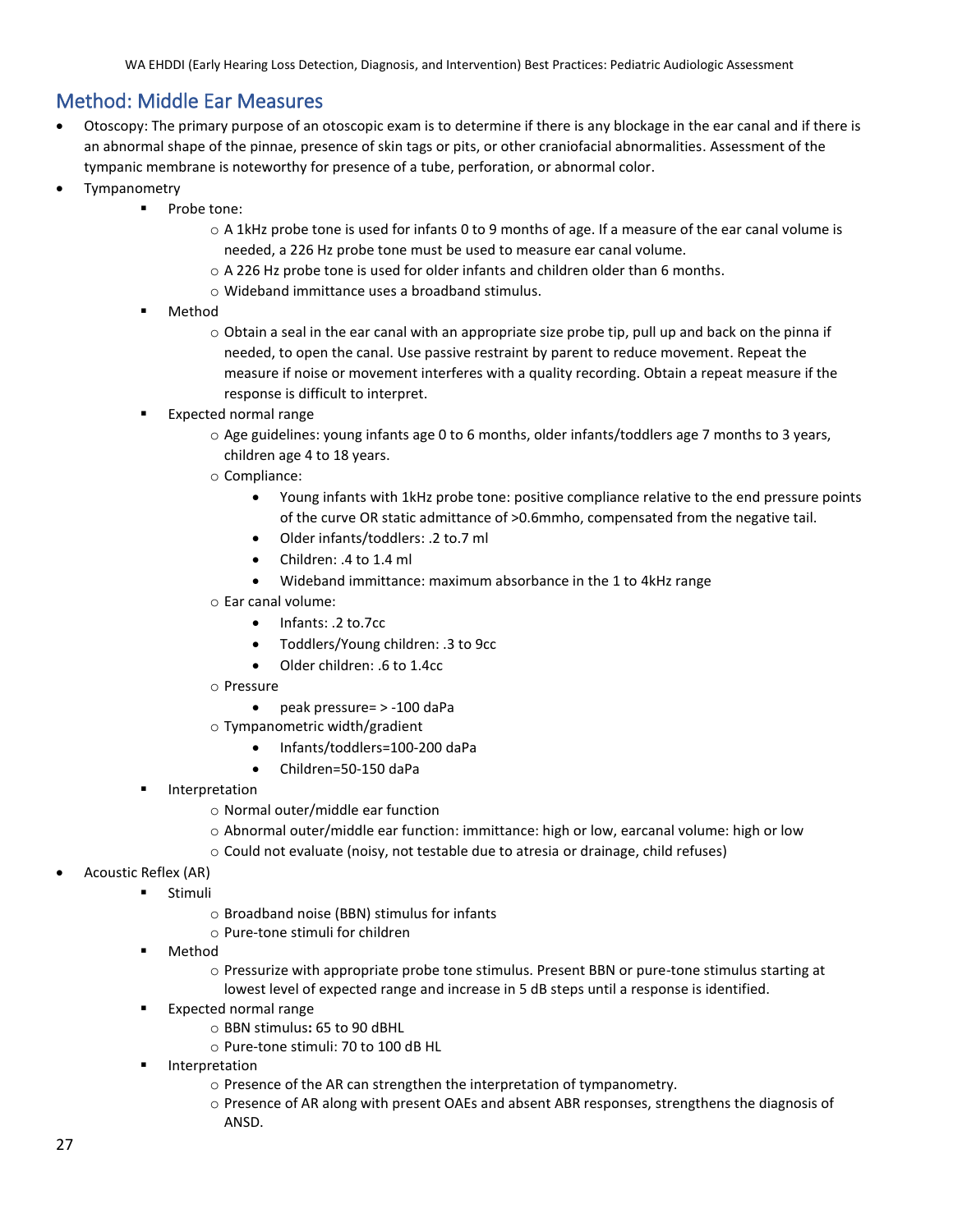#### <span id="page-27-0"></span>Method: Otoacoustic Emissions

• Method

The audiologist selects an appropriate tip size for a tight fit deep in the canal. The probe is stabilized by clipping the cable close to the child's head. The probe may be more stable when an infant is laying with the test ear towards the ceiling. The audiologist inserts the tip by lifting the pinna up and back and turning the probe tip. Maintaining a secure probe fit and low child noise throughout testing is crucial for obtaining a valid OAE measure. In addition, the audiologist ensures that occlusion of the ear canal or the probe assembly does not impact the validity of the measure.

- **Stimuli** 
	- Distortion product (DPOAE): 65 dBSPL (F1), 55 dBSPL (F2)
	- Transient evoked (TEOAE): 80 dBSPL for infants; 84 dBSPL for children
- Expected normal range of responses
	- DPOAE: SNR of 3 to 6 dB and a minimum DP amplitude of -8 dB in at least 3 frequency bands
	- TEOAE: Reproducibility > 70% for at least 3 frequency bands with minimum 3 dB SNR in at least 3 bands
- **Interpretation** 
	- Strengths of OAE testing as part of an audiologic test battery:
		- o cross-check of other audiological measures
		- $\circ$  combined with measure of CM with ABR testing, distinguishes between sensory and neural HL; children with ANSD show present OAE responses
		- o detects CHL/SNHL as a screening tool; children with CHL/SNHL >25 dB show absent OAEs
	- Limitations of OAE screening alone:
		- $\circ$  OAE testing alone is not an adequate evaluation of auditory function in infants/children who have not passed screening and rescreening
		- o degree/type/configuration of HL cannot be distinguished
		- o misses minimal SNHL and ANSD when used in isolation
		- o not a test of hearing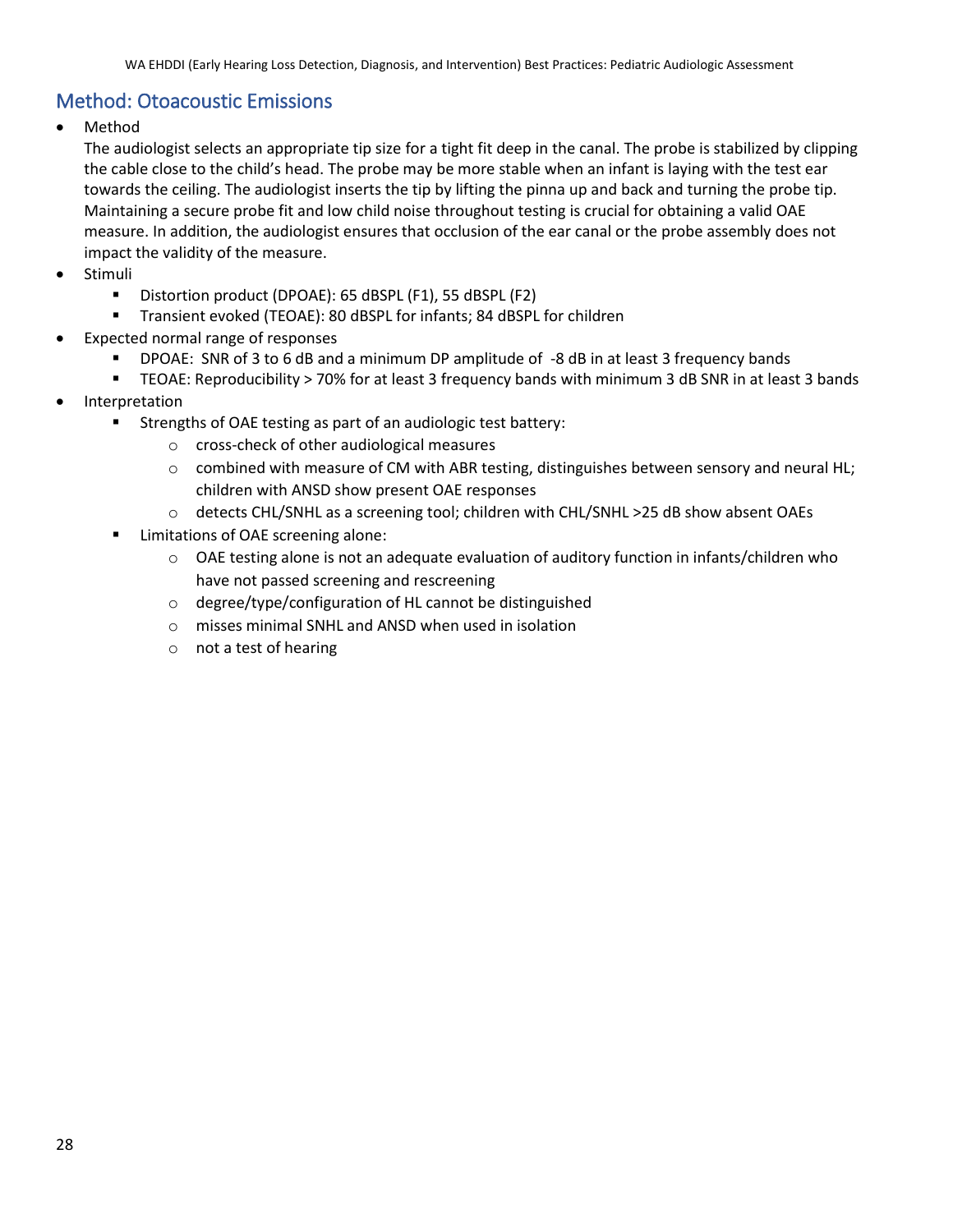### <span id="page-28-0"></span>Method: Outcome Questionnaires

Outcome questionnaires are used as a structured method for evaluating family input on the child's listening and communication. Family members as well as older children/teens and educators can complete these measures. Outcome questionnaires can be used to provide family's input on the impact of the hearing loss for children who are DHH, both those who use hearing technology and those who are not using technology.

| <b>FAMILY OUTCOME MEASURES</b>                                                                                           | <b>TARGET AGES</b>                                        | <b>FORMAT</b>                                                   |
|--------------------------------------------------------------------------------------------------------------------------|-----------------------------------------------------------|-----------------------------------------------------------------|
| ELF<br><b>Early Listening Function</b>                                                                                   | 5 mos-3 years                                             | Observation of 12 activities                                    |
| LittlEARS<br>LittlEARS Auditory Questionnaire                                                                            | 1 mo-2 years                                              | 35 item, yes/no; Age-specific norms chart                       |
| <b>Auditory Skills Checklist</b>                                                                                         | 5mos-5 years                                              | 3-point scale                                                   |
| IT-MAIS and MAIS<br>(Infant/Toddler) Meaningful Auditory Integration<br>Scale<br><b>CHILD</b>                            | 5 mos-3 yrs-<br>IT-MAIS;<br>>3 yrs- MAIS                  | 10 questions, 5-point scale,                                    |
| Children's Home Inventory for Listening Difficulties                                                                     | 3-12 years                                                | 15 questions, 8-point scale, parent and child<br>versions       |
| PEACH<br>Parent's Evaluation of Aural/oral performance of<br>Children                                                    | 3-7 years                                                 | 13 items, 5-point scale; norms chart                            |
| SSQ<br>Speech, Spatial and Quality of Hearing<br>Questionnaire                                                           | 4 years +                                                 | 8 situations<br>parent and child versions                       |
| P-APHAB<br>Pediatric Abbreviated Profile of Hearing Aid<br><b>Benefit</b>                                                | $10-17$ years                                             | 24 items, 7-point scale;<br>parent and child versions           |
| HEARQL<br>Hearing Environments and Reflection on Quality<br>of Life                                                      | 8-12 years                                                | 35 items                                                        |
| SAC-A<br>Self-Assessment of Communication-Adolescent                                                                     | Teens                                                     | 12 items, 5-point scale                                         |
| SCHOOL-BASED OUTCOME MEASURE                                                                                             | <b>TARGET AGES</b>                                        | <b>FORMAT</b>                                                   |
| <b>SIFTER</b><br>Screening Instrument for Targeting Educational<br>Risk<br>Preschool SIFTER, SIFTER and Secondary SIFTER | 3-5 yrs-P-SIFTER<br>5-12 yrs-SIFTER<br>12-18 yrs-S-SIFTER | 15 questions covering 5 content areas:<br>teacher questionnaire |
| LIFE-R<br>Listening Inventory for Education-Revised                                                                      | 8-18 years                                                | 15 items; teacher and student questionnaires                    |
| <b>TEACH</b><br>Teacher's Evaluation of Aural/oral performance<br>of Children                                            | 3-7 years                                                 | 11 items<br>teacher questionnaire                               |
| <b>CHAPS</b><br>Children's Auditory Processing Performance Scale                                                         | 7-16 years                                                | 35 items<br>teacher questionnaire                               |
| <b>CPQ</b><br><b>Classroom Participation Questionnaire</b>                                                               | 9 years+                                                  | 16 questions<br>student questionnaire                           |